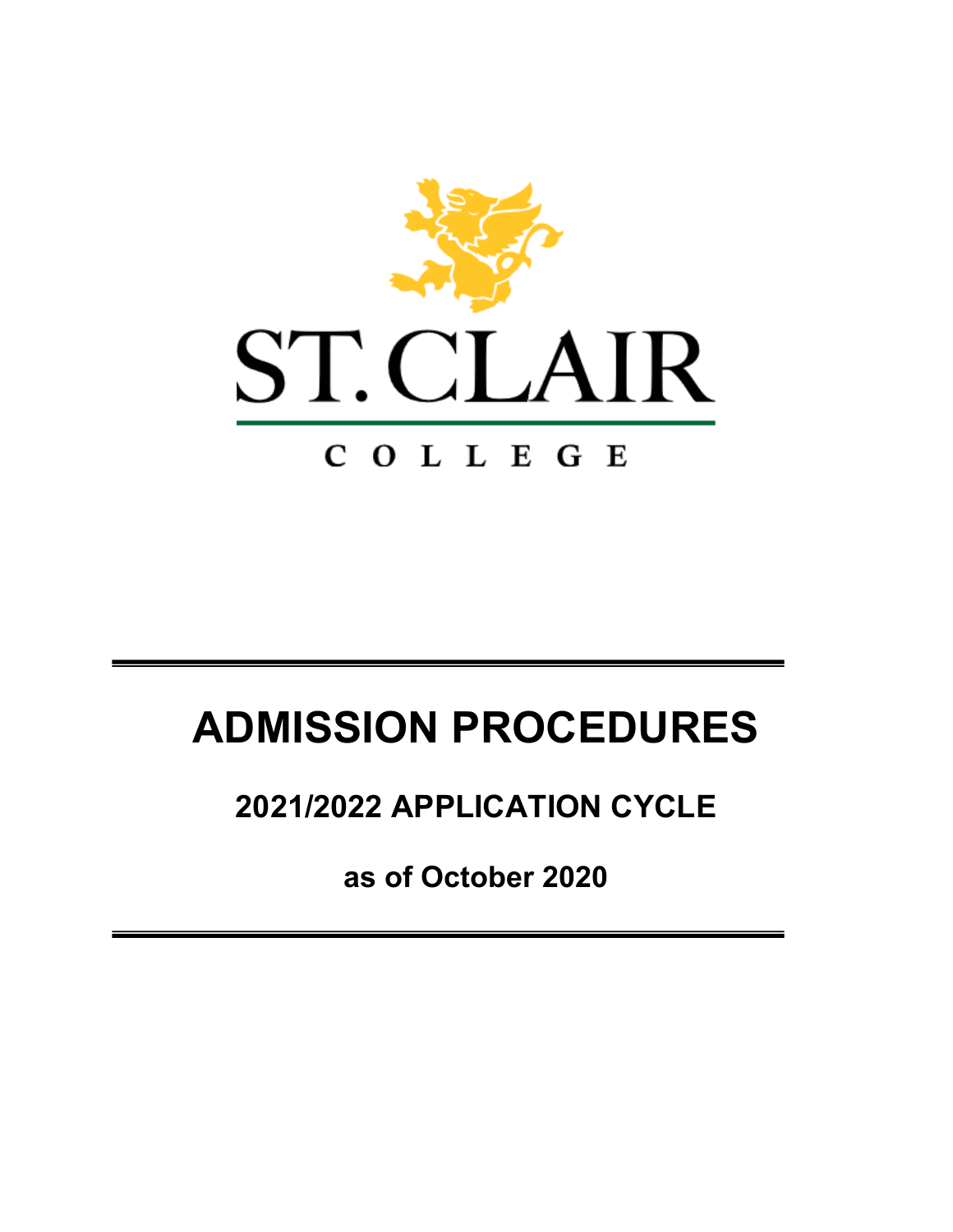# **TABLE OF CONTENTS**

| ADMISSION REQUIREMENTS FOR POST-SECONDARY PROGRAMS  2 -            |  |
|--------------------------------------------------------------------|--|
| ADMISSION PROCEDURES FOR POST-SECONDARY PROGRAMS 3-                |  |
|                                                                    |  |
|                                                                    |  |
|                                                                    |  |
|                                                                    |  |
|                                                                    |  |
|                                                                    |  |
|                                                                    |  |
| PROGRAM SPECIFIC ADMISSION GUIDELINES AND SELECTION CRITERIA FOR   |  |
|                                                                    |  |
|                                                                    |  |
|                                                                    |  |
|                                                                    |  |
|                                                                    |  |
|                                                                    |  |
|                                                                    |  |
|                                                                    |  |
|                                                                    |  |
| ADMISSION & SELECTION CRITERIA FOR HIGH INTEREST PROGRAMS - 24 -   |  |
| ADVANCED MEDICAL ESTHETICS PRACTITIONER (H912) - 24 -              |  |
|                                                                    |  |
| COMMUNITY INTEGRATION THROUGH COOPERATIVE EDUCATION (C365)  - 26 - |  |
|                                                                    |  |
| HONOURS BACHELOR OF APPLIED ARTS IN SOCIAL JUSTICE & LEGAL STUDIES |  |
|                                                                    |  |
|                                                                    |  |
|                                                                    |  |
|                                                                    |  |
|                                                                    |  |
|                                                                    |  |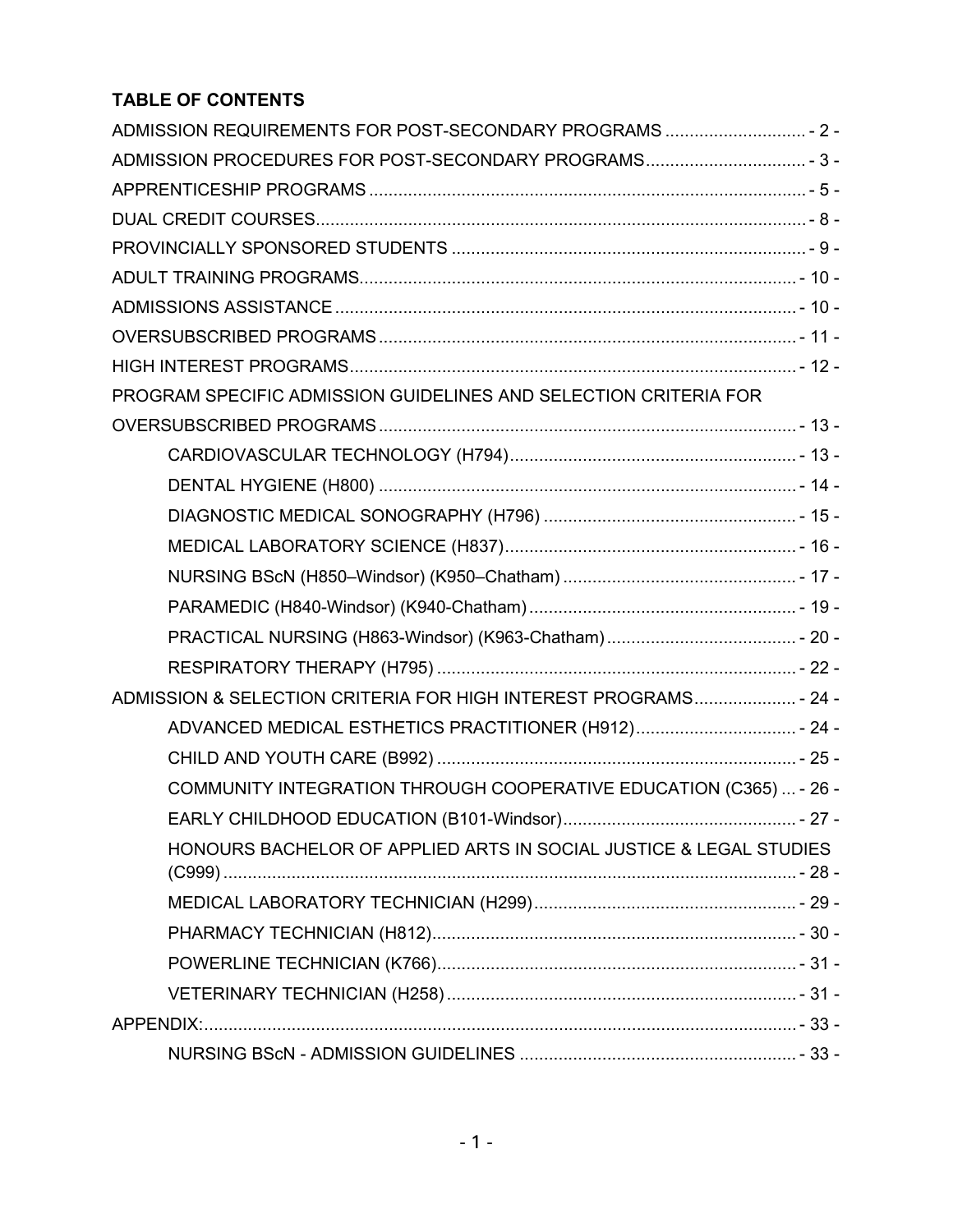# <span id="page-2-0"></span>**ADMISSION REQUIREMENTS FOR POST-SECONDARY PROGRAMS**

- 1. The minimum entrance requirement is an Ontario Secondary School Diploma (30 credits) with the majority of the credits at the general, advanced, College, University, University/College, open level, or equivalent. In addition to the minimum requirements, some programs also require specific secondary school courses and other qualifications. These requirements are specified in the individual program descriptions in the Full Time Calendar and online at [www.stclaircollege.ca.](http://www.stclaircollege.ca/)
- 2. Basic Training for Skill Development (B.T.S.D.) Level IV was a College administered program designed to provide work at a level of difficulty comparable to an O.S.S.D. at the general or College level. Successful completion of a B.T.S.D. Level IV certificate constitutes an equivalent to grade 12 for entry into post-secondary programs.
- 3. Graduates of Ontario Vocational Secondary Schools, or graduates who have a majority of courses at the basic/essentials level, and who have earned the Ontario Secondary School Diploma (O.S.S.D.) (30 credits) will be considered on an individual basis in consultation with the academic department involved.
- 4. Applicants who have received an Ontario High School equivalency certificate are considered on the same basis as an O.S.S.D. applicant. In addition, program specific requirements in English, Math and the Sciences may be required over and above the General Education Development certificate.
- 5. Applicants who lack the normal entrance requirements but are at least 19 years of age may be considered for admission as mature students. Such applicants may be required to write a series of tests in English and Mathematics and complete the pre-requisites for certain programs, if they lack the required academic qualifications but can give evidence of probable success in a program. All applicants for admission as mature students are considered on an individual basis.
- 6. Applicants whose secondary school studies have been completed outside the Province of Ontario must submit evidence of equivalent standing. Recognized equivalents to O.S.S.D. may be accepted if the applicant meets the requirements for admission to the College in levels, subjects, and overall averages and other qualifications required. Generally, the requirements are as follows:

A valid secondary school graduation diploma or equivalent:

Nunavut Territory

Alberta Newfoundland Quebec Northwest Territories Saskatchewan New Brunswick Prince Edward Island Yukon Territory

Manitoba Nova Scotia United States of America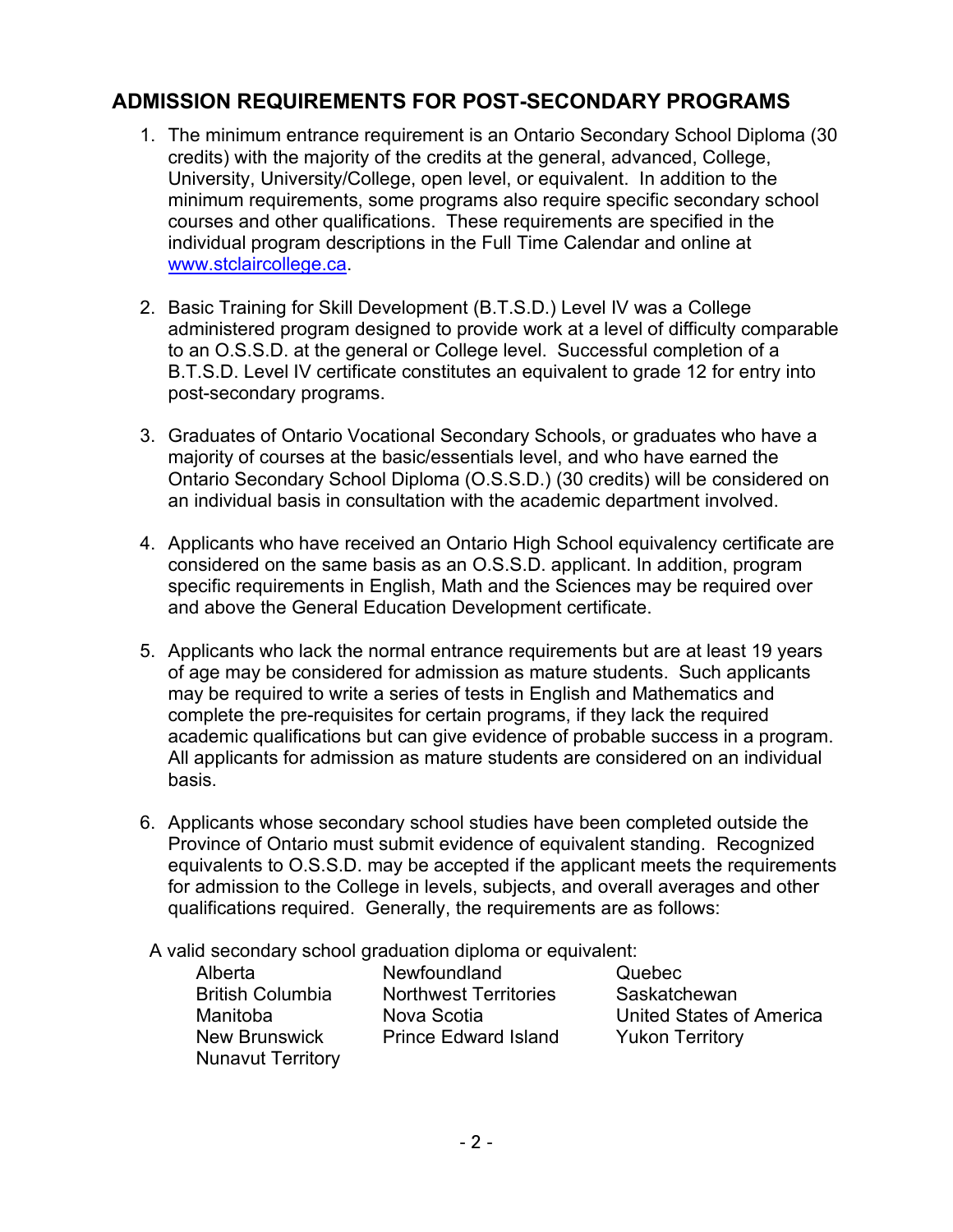A general certificate of education at the ordinary level with credit in 6 appropriate subjects:

England Commonwealth Countries Wales

Applicants not meeting the above requirements will be considered on an individual basis in consultation with the academic department involved.

# <span id="page-3-0"></span>**ADMISSION PROCEDURES FOR POST-SECONDARY PROGRAMS**

- 1. Apply online at [www.ontatriocolleges.ca](http://www.ontatriocolleges.ca/) If you're a current Ontario high school student interested in applying to college, let your high school guidance counsellor know. Most high schools will send your grades to ontariocolleges.ca for you at the appropriate times throughout the year. If you're a former Ontario high school student, you'll need to provide your transcript as part of your application. On the Order Transcripts screen of your application, you'll see a message indicating whether or not you can request your transcript electronically. If your institution does not support electronic transcript requests, no checkbox will be available. You'll need to contact the institution and request they provide an official transcript in a sealed envelope to be sent to ontariocolleges.ca. Your transcript must be received in the sealed school envelope to be considered official. For more information on how to apply, please visit [www.ontatriocolleges.ca](http://www.ontatriocolleges.ca/)
- 2. Certain programs, which are oversubscribed, also require the submission of additional material. The complete listing of program specific admission guidelines and selection criteria for oversubscribed programs can be found below.

## **Note: No application is considered complete until payment has been made.**

3. Applicants may apply on-line starting October 1, 2020 for the 2021/2022 application cycle. All applications received by *February 1, 2021* will be assured consideration. After February 1, applications will be considered on a first-come, first served basis, provided there are still vacancies. The College will accept applications to a program until the program is full and a realistic waiting list has been established. Applications for over-subscribed programs (i.e. the number of qualified applicants exceeds the number of places available) must be submitted no later than February 1, 2021 in order to be certain of consideration. Notification of admission decisions will commence February 1, 2021. Notification for oversubscribed programs will be sent out no later than March 31, 2021.

 Applicants may apply and be considered for as many as three St. Clair College program choices at the same time.

Applicants who submit applications for programs scheduled to begin at different times of the year other than the fall semester, should contact the Registrar's Office for details on when to apply.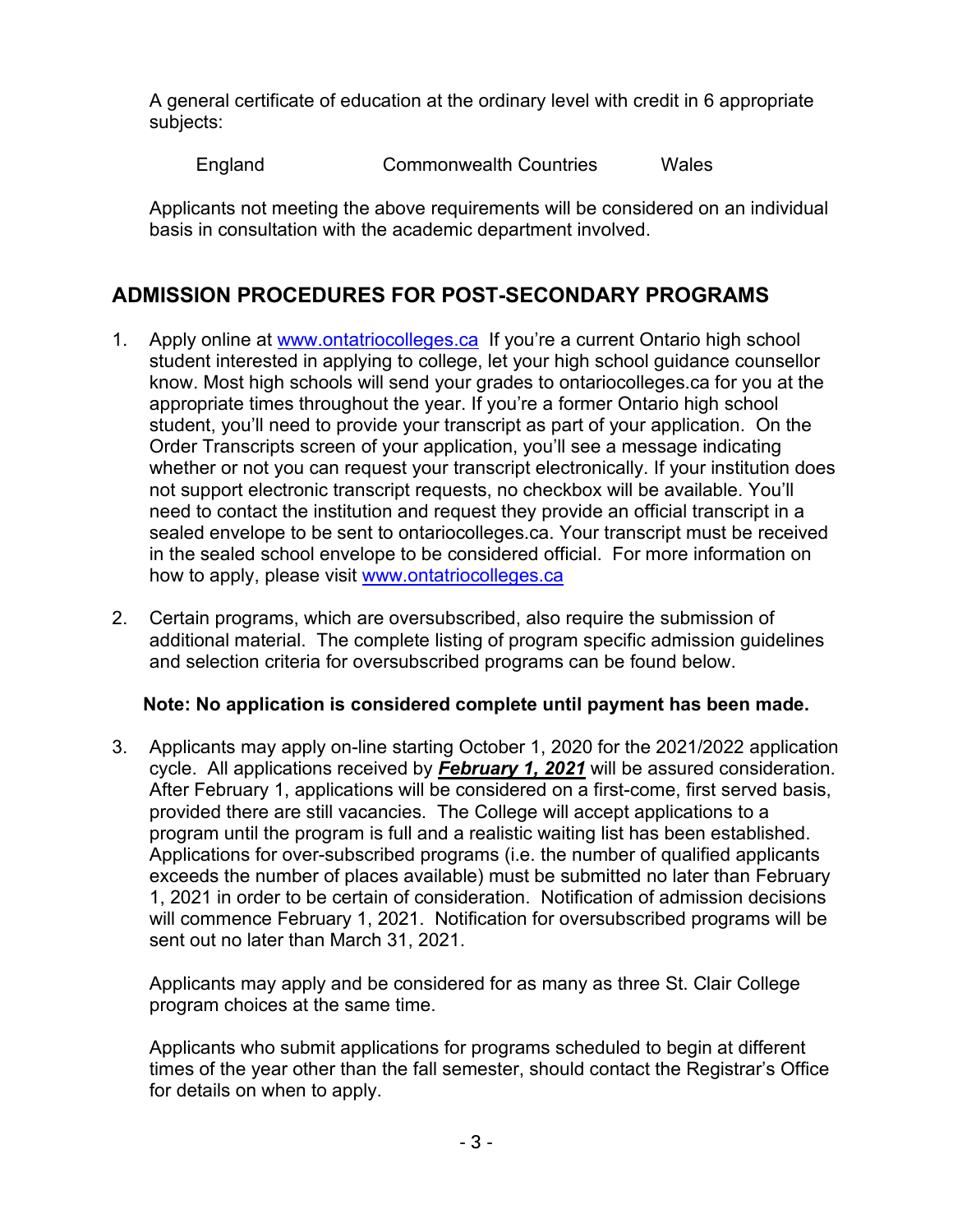- 4. Applicants who lack required percentages in English and/or Math may qualify for admission by writing appropriate admission tests. **This applies to nonoversubscribed programs only**.
- 5. Applicants who lack certain prerequisites and/or whose probability of success in a particular program would be increased by pre-program enrichment studies may take appropriate courses prior to registration for the regular session or may enrol in one of our Preparatory programs. For details, contact our Admissions Information Officer at (519) 972-2727, Ext. 4810.
- 6. Courses taken at the advanced level in the old curriculum and courses taken at the College (C), University (U) and University/College (M) level will be treated equally. There will not be any grade differential.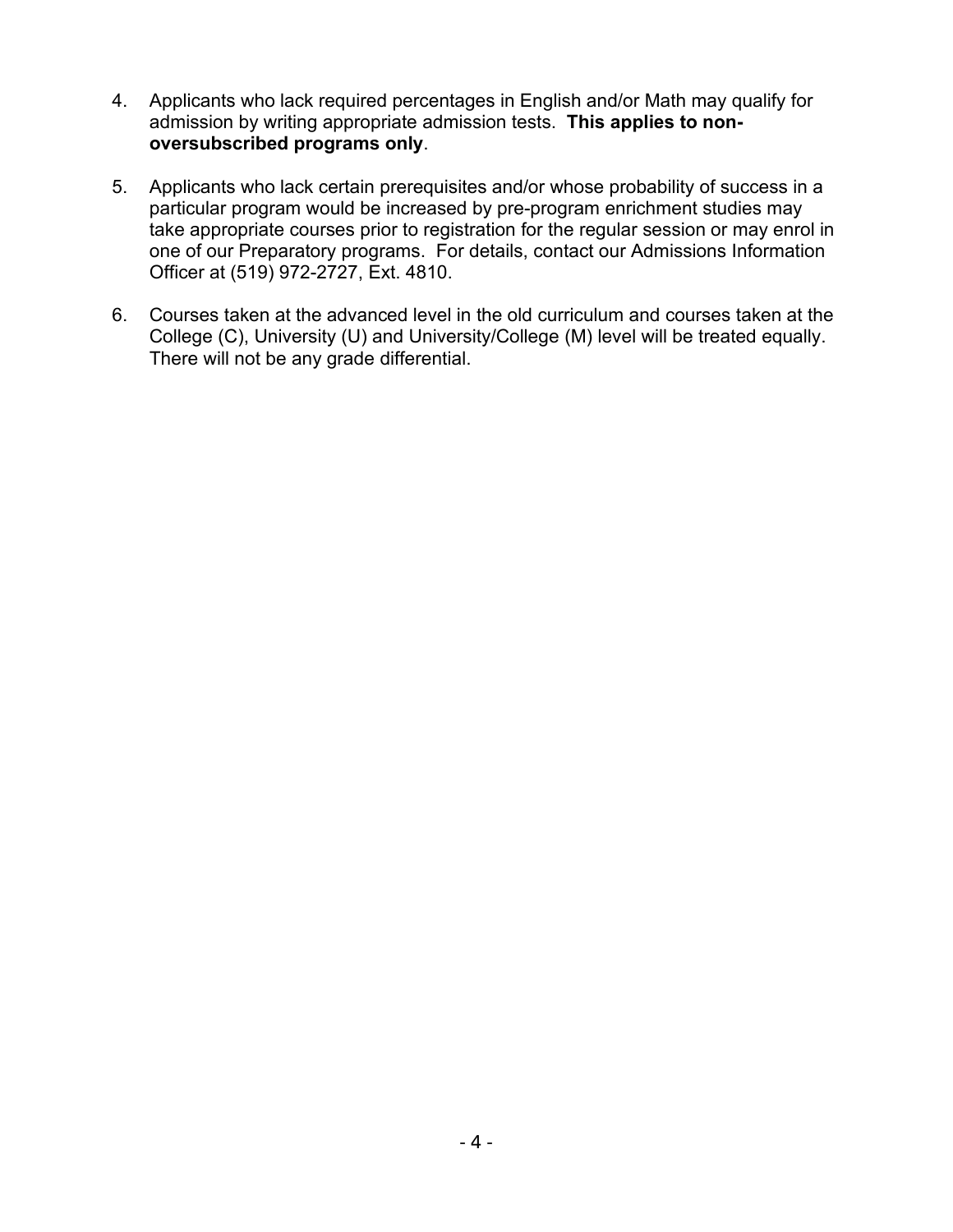# <span id="page-5-0"></span>**APPRENTICESHIP PROGRAMS**

Apprenticeship programs provide individuals with the opportunity for skills training that would be required in order for them to become Journeypersons in construction, industrial, motive power and service industries. To become an apprentice, you must first become employed in the trade. Your employer will determine when they are ready to sponsor you as an apprentice.

Apprentices form a nucleus of skilled workers for business and industry.

Apprenticeship training may last from two to five years, depending on the trade. In most apprenticeship occupations, about 90 percent of the training is conducted in the workplace. This on-the-job training is supplemented by training conducted at a College of Applied Arts and Technology.

All applicants wishing to pursue apprenticeship programs must sign a 3-part agreement between the apprentice, their employer and the:

#### **MINISTRY OF LABOUR, TRAINING AND SKILLS DEVELOPMENT (MLTSD) EMPLOYMENT & TRAINING DIVISION EMPLOYMENT ONTARIO Roundhouse Centre 3155 Howard Avenue Windsor, Ontario N8X 4Y8 Telephone: (519) 973-1441 or 1-800-663-5609**

The MLTSD Training Consultants will provide complete details regarding admission requirements, length of programs, etc. Please keep in mind that for most trades you will need to have a Grade 12 Diploma with a minimum of Grade 11 College or University level Math.

Newly signed apprentices must also register with the Ontario College of Trades (OCOT) within 90 days of starting their Apprenticeship Program. For more information regarding OCOT please go to:<http://www.collegeoftrades.ca/>

Class fees for Apprenticeship Programs range from \$532.50 - \$1,032.50 per level. Depending on the number of hours in class.

The Ministry of Labour, Training and Skills Development pays the bulk of your tuition costs (up to \$3,700 per level).

The apprentice is responsible for purchasing their textbooks.

The following Apprenticeship programs are offered at St. Clair College: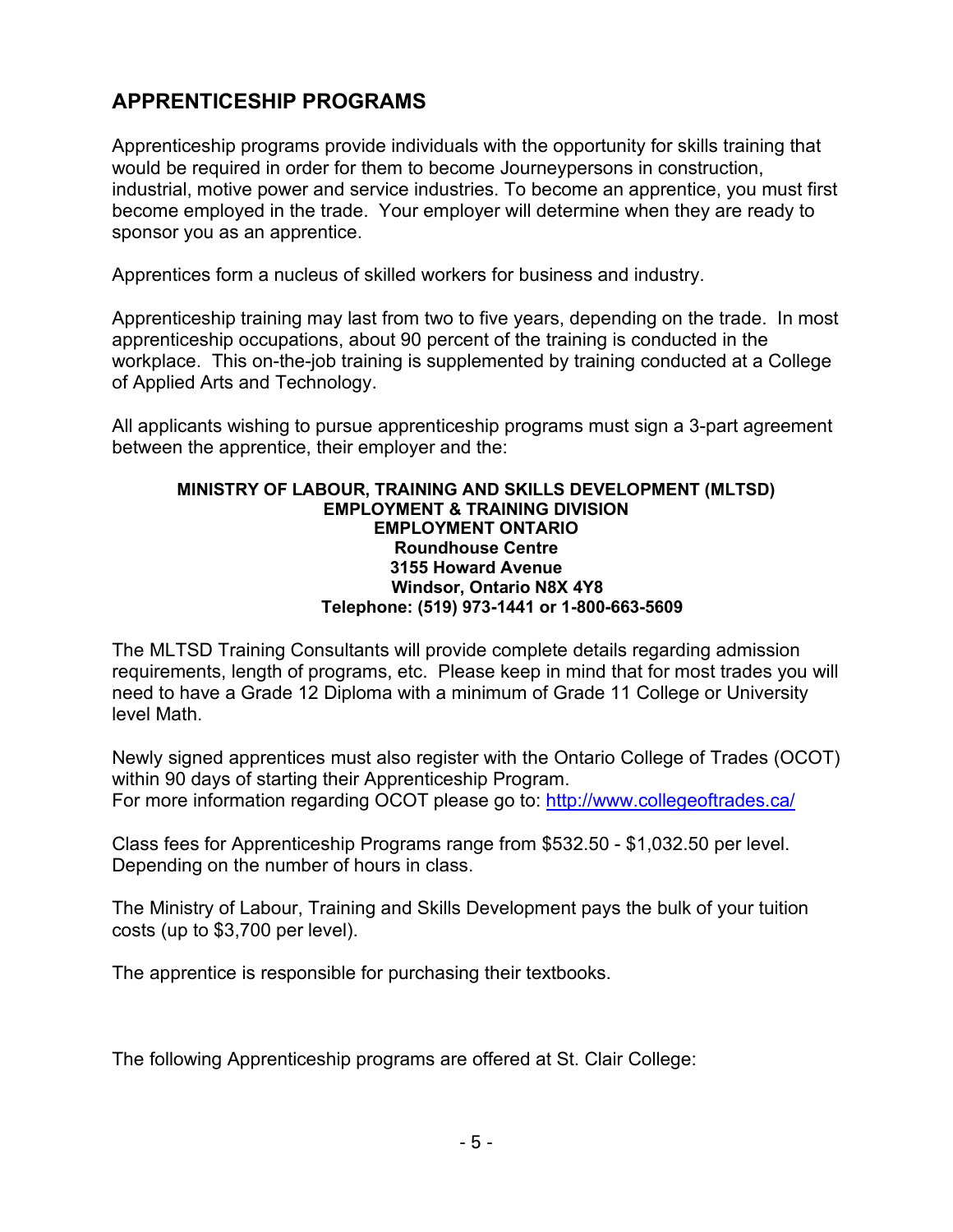#### **WINDSOR CAMPUS**

**FULL-TIME PROGRAMS (Day Release) 6 HRS/ DAY MONDAY-FRIDAY** Contact: Richard Lauzon (519) 972-2727, Ext. 4446 [rlauzon@stclaircollege.ca](mailto:rlauzon@stclaircollege.ca)

Cook - Level 1 & 2

415A Coordinator: Marc Johnston Ext. 4492 [mjohnston@stclaircollege.ca](mailto:mjohnston@stclaircollege.ca)

Electrician (Construction & Maintenance) - Level 1, 2 & 3,

309A Coordinator: Tim Tiegs Ext. 5231 [ttiegs@stclaircollege.ca](mailto:ttiegs@stclaircollege.ca)

General Carpenter Level 1, 2, & 3

403A Coordinator: Rod Raymont Ext. 4407 [rraymont@stclaircollege.ca](mailto:rraymont@stclaircollege.ca)

Automotive Service Technician Level 1, 2, & 3

310S Coordinator: Dennis Glover Ext. 4034 [dvincent@stclaircollege.ca](mailto:dvincent@stclaircollege.ca)

Hairstylist Level 1, & 2

332A Coordinator: Marcy McIntosh Ext. 4391 [mmcintosh@stclaircollege.ca](mailto:mmcintosh@stclaircollege.ca)

Plumber Level 1, 2, & 3

306A Coordinator: Greg Ducharme Ext. 4311 [gducharme@stclaircollege.ca](mailto:gducharme@stclaircollege.ca)

Brick & Stone Mason Level 1, 2, & 3

401A Coordinator: Richard Lauzon Ext. 4446 [rlauzon@stclaircollege.ca](mailto:rlauzon@stclaircollege.ca)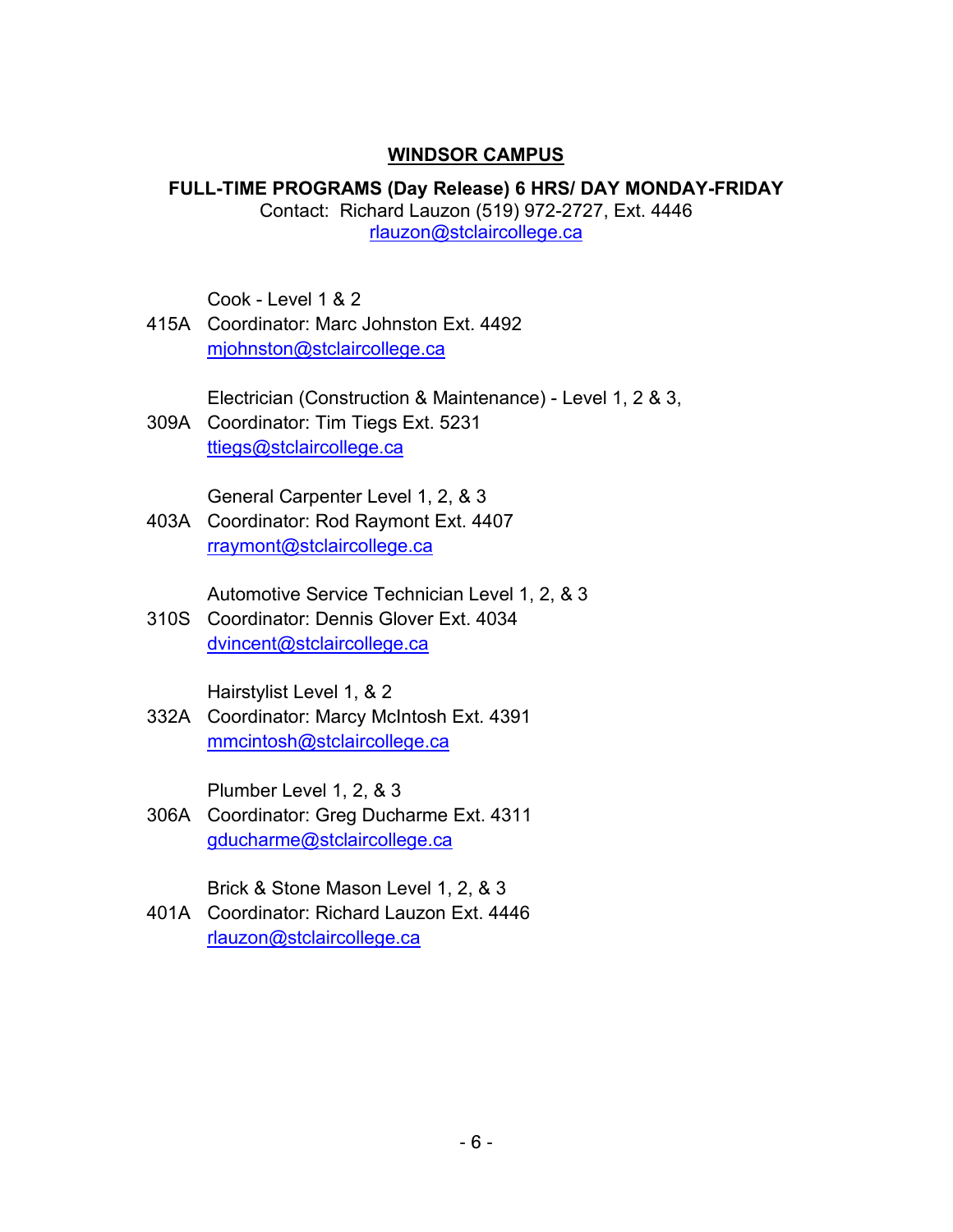# **WINDSOR CAMPUS**

|      | <b>PART-TIME PROGRAMS (Evening, Day and Weekend Classes)</b><br>8 hrs/week<br>Contact: Richard Lauzon (519) 972-2727, Ext. 4446<br>rlauzon@stclaircollege.ca |
|------|--------------------------------------------------------------------------------------------------------------------------------------------------------------|
| 255W | Facilities Mechanic Level 1, & 2<br>Coordinator: Richard Lauzon Ext. 4446<br>rlauzon@stclaircollege.ca                                                       |
| 310T | Truck & Coach Technician Level 1, 2, & 3<br>Coordinator: Joe Leightizer Ext. 4088<br>jleightizer@stclaircollege.ca                                           |
| 313A | Refrigeration and Air Conditioning Systems Mechanic<br>Level 1, 2 & 3<br>Coordinator: Scott Dufour Ext. 5285<br>sdufour01@stclaircollege.ca                  |
| 313D | Residential Air Conditioning Systems Mechanic Level 1 & 2<br>Coordinator: Scott Dufour Ext. 5285<br>sdufour01@stclaircollege.ca                              |
| 429A | General Machinist Level 1, 2, & 3<br>Coordinator: Gary Steed Ext. 5000<br>gsteed@stclaircollege.ca                                                           |
| 430A | Tool & Die Maker Level 2 & 3<br>Coordinator: Gary Steed Ext. 5000<br>gsteed@stclaircollege.ca                                                                |
| 431A | Mould Maker Level 2 & 3<br>Coordinator: Gary Steed Ext. 5000<br>gsteed@stclaircollege.ca                                                                     |
| 433A | Industrial Mechanic Millwright Level 1, 2, & 3<br>Coordinator: Lou Mota Ext. 5000<br>Imota@stclaircollege.ca                                                 |
| 442A | Industrial Electrician Level 1, 2, & 3<br>Coordinator: Tim Tiegs Ext. 5231<br>ttiegs@stclaircollege.ca                                                       |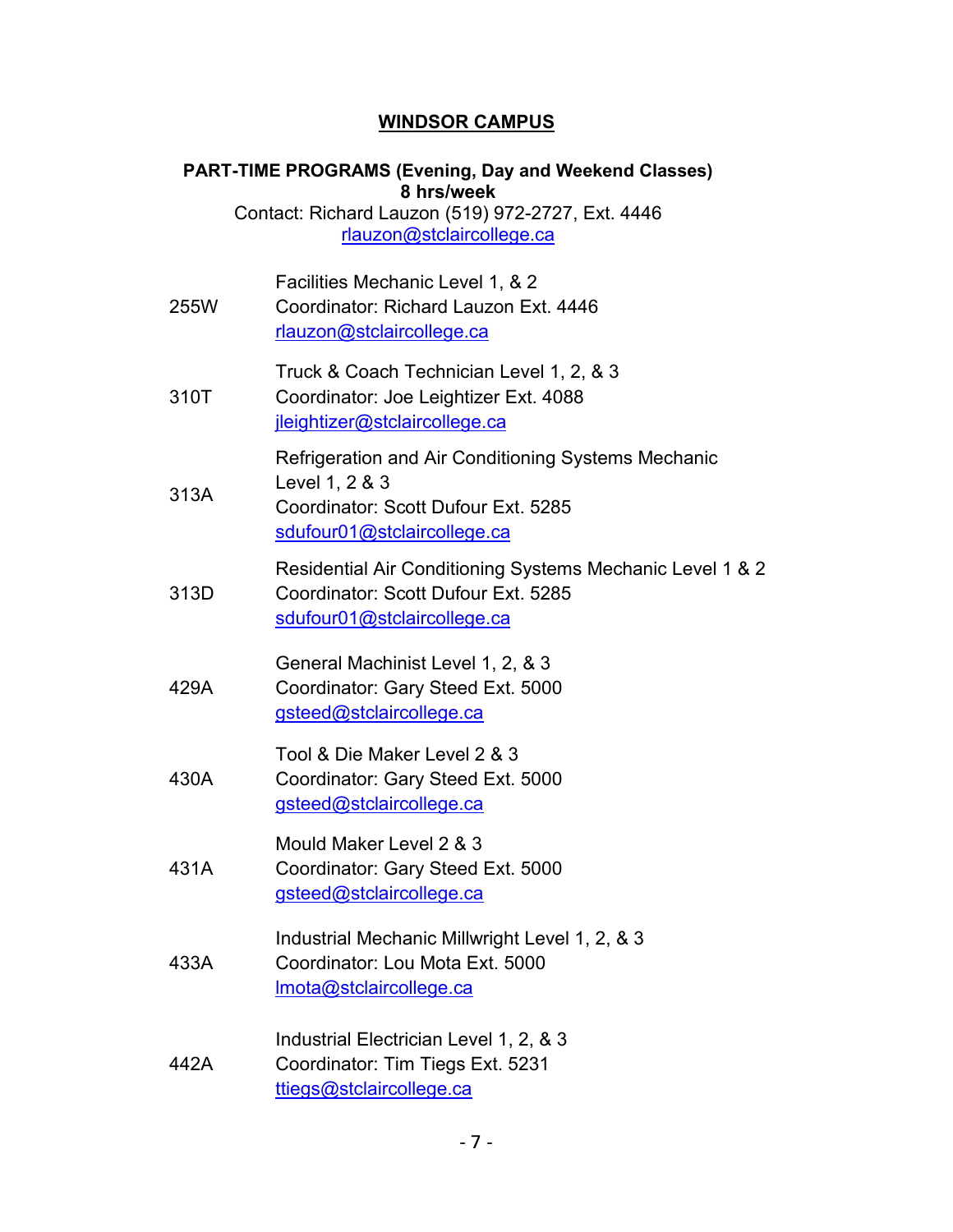# **CHATHAM CAMPUS**

#### 620D Developmental Services Worker Day Classes Coordinator: Kim Smart (519)354-9100 ext. 3246 ksmart@stclaircollege.ca

Exemption Testing: Some exemption tests are available in some trades. For further information regarding exemption testing please contact Richard Lauzon 519-972-2727 ext. 4446.

Red Seal Exams – Please contact the Ministry of Training, Colleges and Universities (MTCU) for information regarding scheduling your Red Seal Exam. (519) 973-1441 or 1-800-663-5609

# <span id="page-8-0"></span>**DUAL CREDIT COURSES**

Dual credit programs allow eligible students in high school to take college or apprenticeship courses that count towards:

- their Ontario Secondary School Diploma (OSSD)
- a Postsecondary Certificate, Diploma, Degree or a Certificate of Apprenticeship

High school students taking dual credit courses benefit from the supervision and support of their college instructor and the dual credit teacher at their school. Students also have access to a variety of college supports and services.

The Ministry of Education approves all dual credit programs.

Ontario high schools have a variety of job skills programs to help meet the needs, interests and strengths of all students, engaging them in learning and preparing them for graduation, life beyond high school and the jobs of the future.

For more information about dual credit programs speak to your local high school principal or guidance department or visit: [https://www.ontario.ca/page/dual-credit](https://www.ontario.ca/page/dual-credit-programs)[programs](https://www.ontario.ca/page/dual-credit-programs)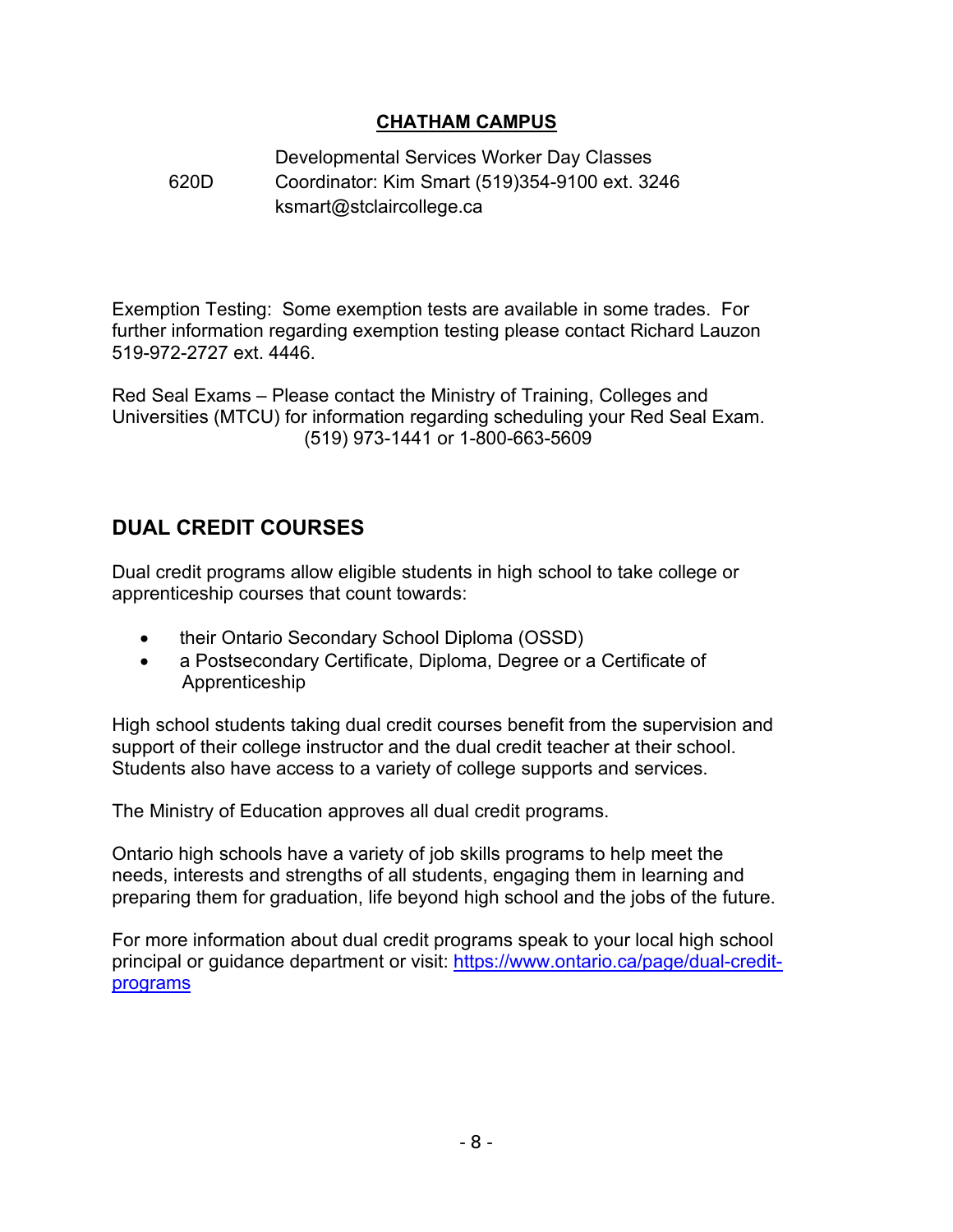# <span id="page-9-0"></span>**PROVINCIALLY SPONSORED STUDENTS**

# **College & Employment Preparation (CEP)**

- The College & Employment Prep (CEP) services are provided at no cost to learners and focus on people whose literacy skills are below Grade 9 of the Ontario Curriculum. The CEP program also provides academic upgrading to assist individuals to access post-secondary training programs or employment.
- The CEP program is open to individuals who are out of school, who can communicate effectively in English and who are eligible to work in the province of Ontario. There is a special emphasis on serving individuals receiving social assistance through Ontario Works.
- Applicants interested in sponsorship should contact the College Adult Education office at (519) 972-2727 ext. 4551 Windsor Campus.

# **Academic and Career Entrance (ACE)**

- Academic and Career Entrance courses are designed to provide learners with the skills and knowledge necessary to meet admission requirements for college post-secondary studies, apprenticeship training and to pursue employment opportunities.
- ACE courses are provided at no cost and focus on providing learners with a strong knowledge of the subject areas. Courses are offered in the areas of mathematic, communications, biology, chemistry, physics, computers and selfmanagement/self-direction.
- Applicants interested in ACE courses should contact the College Adult Education office at (519) 972-2727 ext. 4551 Windsor Campus or (519) 354- 9714 ext. 3586 Chatham Campus.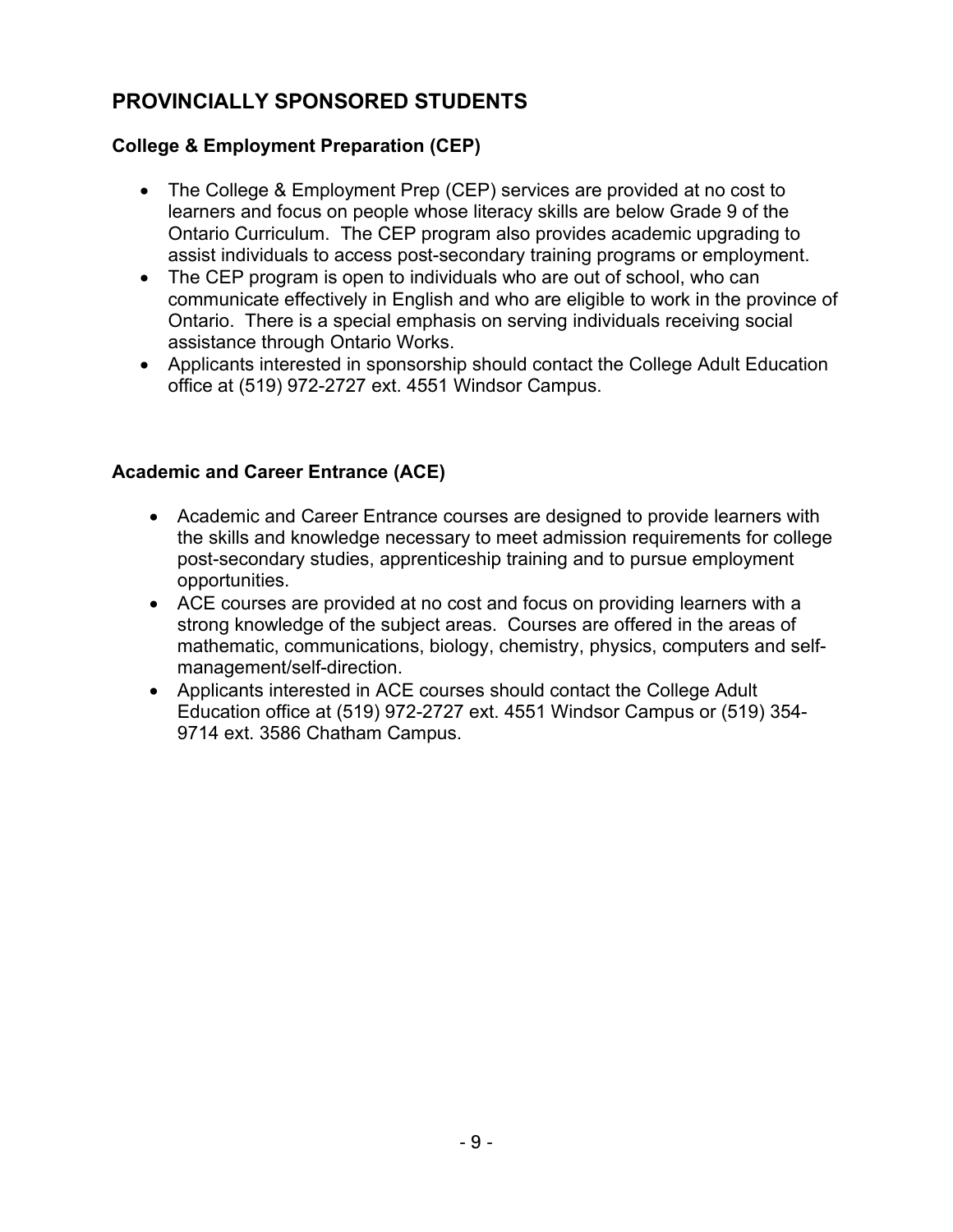# <span id="page-10-0"></span>**ADULT TRAINING PROGRAMS**

The following Adult Training Programs are available at St. Clair College. Admission requirements for these programs are available on each individual program pages at [https://www.stclaircollege.ca/programs:](https://www.stclaircollege.ca/programs)

| <b>Program Name</b>                  | <b>Duration</b>                                                                                                                                              | Campus                                                                               |
|--------------------------------------|--------------------------------------------------------------------------------------------------------------------------------------------------------------|--------------------------------------------------------------------------------------|
| College & Employment Prep            | 12 weeks per level                                                                                                                                           | Windsor                                                                              |
| <b>English for Academic Purposes</b> | 7 weeks – EAP 1<br>$7$ weeks $-$ EAP 2<br>$7$ weeks $-$ EAP 3<br>7 weeks – EAP 4<br>7 weeks – EAP 5<br>7 weeks – EAP 6<br>7 weeks – EAP 7<br>7 weeks – EAP 8 | Windsor<br>Windsor<br>Windsor<br>Windsor<br>Windsor<br>Windsor<br>Windsor<br>Windsor |
| <b>Academic and Career Entrance</b>  | 15 Weeks                                                                                                                                                     | Windsor & Chatham                                                                    |

# <span id="page-10-1"></span>**ADMISSIONS ASSISTANCE**

Staff are available to meet with prospective students seeking information about St. Clair College programs and admission processes.

At that time prospective students can discuss program admission requirements and any steps necessary to meet those requirements. College handbooks, program brochures, application forms etc. are available. Applicants may also access computer stations where they may apply on-line for college programs, and for student financial assistance.

Admissions Office St. Clair College Windsor Campus - Room 164 2000 Talbot Road West Windsor, Ontario N9A 6S4 Telephone: (519) 972-2727, Ext. 4810 Email: [info@stclaircollege.ca](mailto:info@stclaircollege.ca)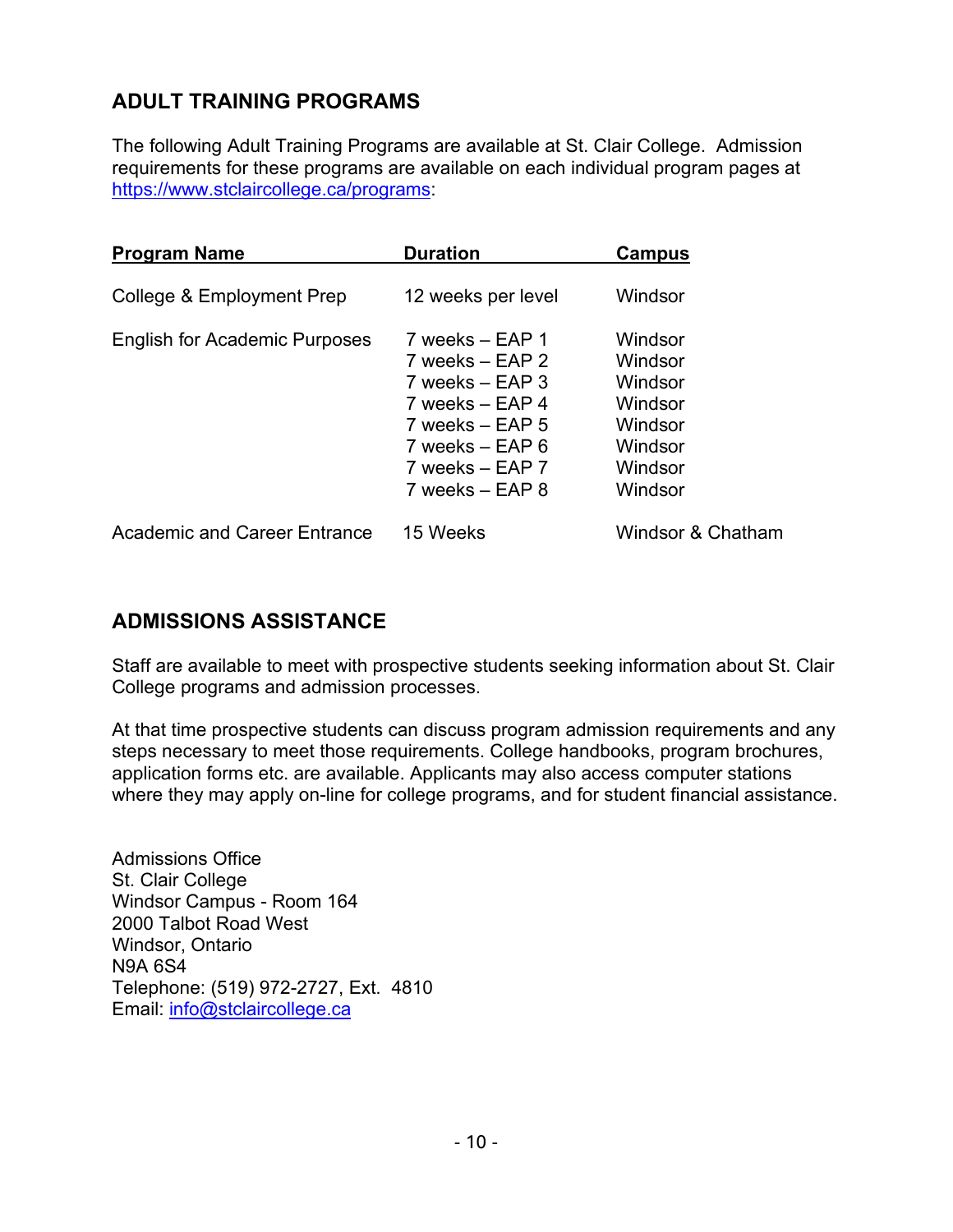# <span id="page-11-0"></span>**OVERSUBSCRIBED PROGRAMS**

Applicants, who meet the minimum academic qualifications for their program of choice, are generally offered admission to that program. However, in the case of oversubscribed programs, particularly in Health Sciences, the number of applicants who meet the academic requirements exceed the number of seats available. As a result, additional criteria for selection will be implemented.

In order to be assured consideration for oversubscribed programs, fully completed applications, accompanied by the \$95.00 application fee must be received by Ontario Colleges no later than **February 1, 2021**. Applicants can apply and be considered for three program choices at St. Clair College.

Programs identified as be oversubscribed for the 2021/2022 cycle are as follows:

- •Cardiovascular Technology
- •Dental Hygiene
- •Diagnostic Medical Sonography
- •Medical Laboratory Science
- •Nursing BScN
- •Paramedic
- •Practical Nursing
- •Respiratory Therapy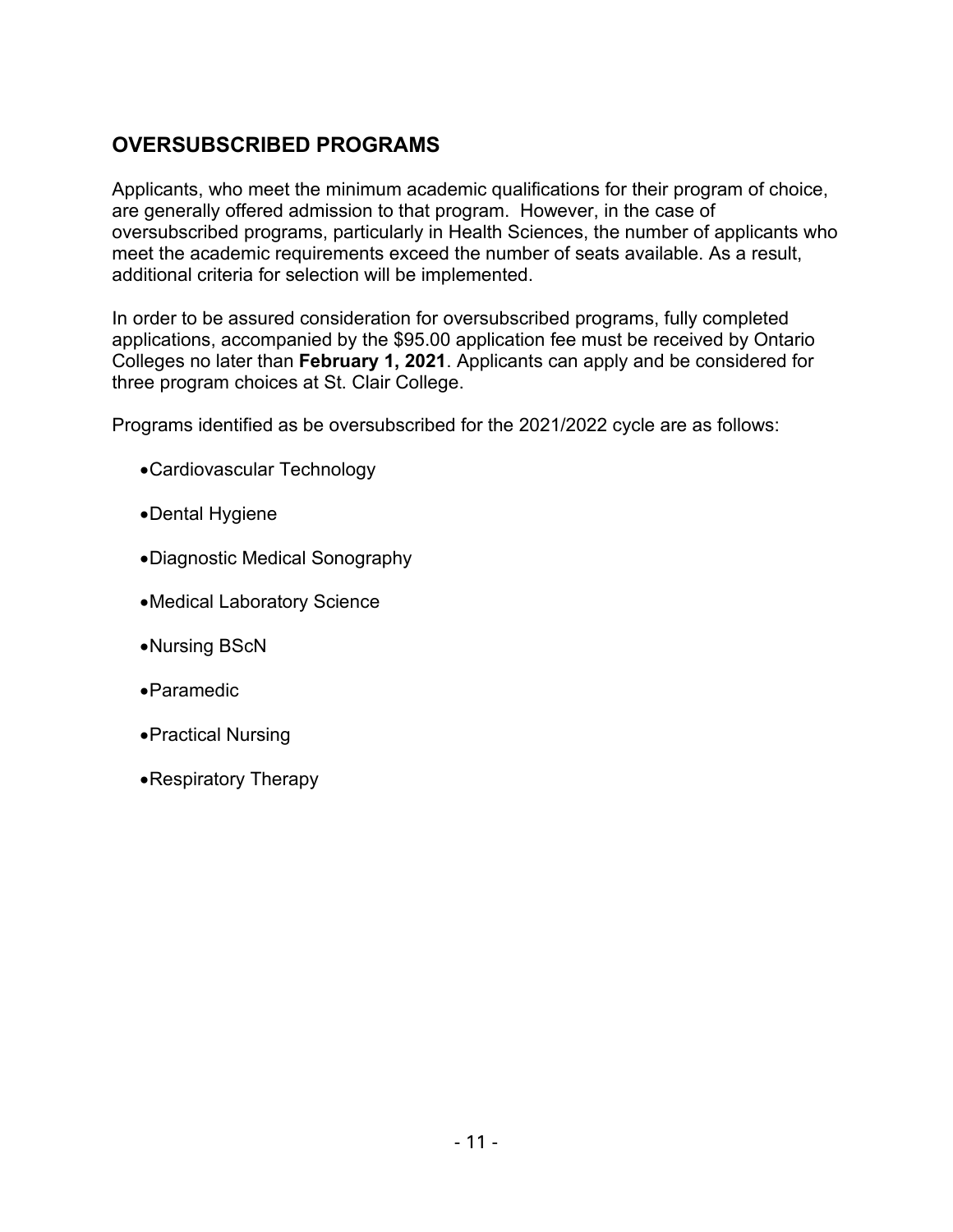# <span id="page-12-0"></span>**HIGH INTEREST PROGRAMS**

Applicants who meet the minimum academic qualifications for their program of choice are generally offered admission to that program. However, in the case of these high interest programs, where the number of applicants who meet the academic requirements exceeds the number of seats available, St. Clair College may implement a Waitlist for applicants who apply after February 1, 2021. In the event that the number of qualified applicants heavily exceeds the number of seats available, the program will be moved to the oversubscribed status and additional selection criteria will be implemented. Please see Admission Guidelines & Selection Procedures for these criteria.

In order to be assured consideration for these programs, fully completed applications, accompanied by the \$95.00 application fee, must be received by [www.ontariocollege.ca](http://www.ontariocollege.ca/) no later than **February 1, 2021**. Applicants can apply and be considered for three program choices at St. Clair College.

The following High Interest programs have the potential to become oversubscribed for the 2021/2022 application cycle:

- •Advanced Medical Esthetics Practitioner
- •Child and Youth Care
- •Community Integration Through Cooperative Education
- •Early Childhood Education
- •Honours Bachelor of Applied Arts in Social Justice & Legal Studies
- •Medical Laboratory Technician
- •Pharmacy Technician
- •Powerline Technician
- •Veterinary Technician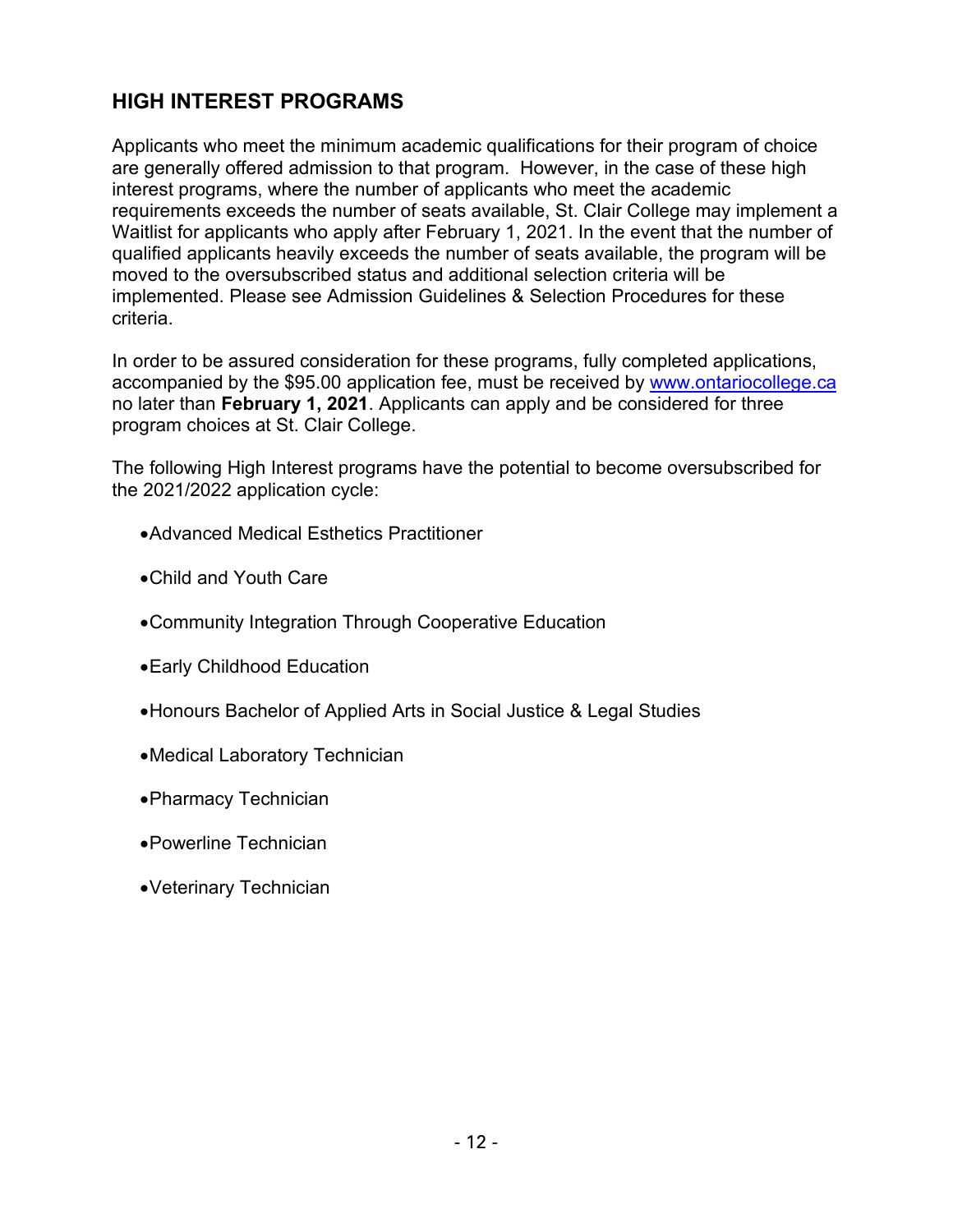# <span id="page-13-0"></span>**PROGRAM SPECIFIC ADMISSION GUIDELINES AND SELECTION CRITERIA FOR OVERSUBSCRIBED PROGRAMS**

# <span id="page-13-1"></span>**CARDIOVASCULAR TECHNOLOGY (H794)**

#### **Minimum Academic Requirements:**

OSSD with the majority of courses at the College (C), University (U), University/College (M) or Open (O) level plus successful completion of:

- Grade 12 English ENG4U, ENG4C, EAE4C or EAE4U
- Grade 12 Math (C) or (U)
- Senior Level Physics (C) or (U)
- Senior Level Biology (C) or (U)
- Senior Level Chemistry (C) or (U)

**OR**

• Equivalent courses from the Pre-Health Sciences Pathway to Advanced Diplomas and Degrees program or the Academic and Career Entrance program.

#### **Selection Procedure:**

A score is determined for each applicant derived from the required subjects for admission. Scores are then ranked by highest score and selection is made for the available positions and places on the waiting list.

For high school applicants, all your Grade 11 courses and the first semester of your Grade 12 courses will be averaged and ranked in order to make the selection for acceptance into this program. When final grades are released applicants must meet the minimum requirement in mandatory courses.

#### **Field / Clinical Placements:**

Clinical placement is a mandatory part of the curriculum. Students can be placed anywhere within Ontario.

Applicants are required to have the following completed prior to clinical placement. You are responsible for the associated costs:

- First Aid
- Heart & Stroke Foundation Cardiopulmonary Resuscitation (CPR) BCLS Level C/AED
- N95 Mask Fit Testing
- Employer requirement for up-to-date CLEAR POLICE CLEARANCE (vulnerable sector screening)
	- o MUST be obtained by you, the student
	- o Obtain the Police Clearance by the first week of your first semester
	- o Clinical placements may be on day, afternoon or weekend shifts ANYWHERE within Ontario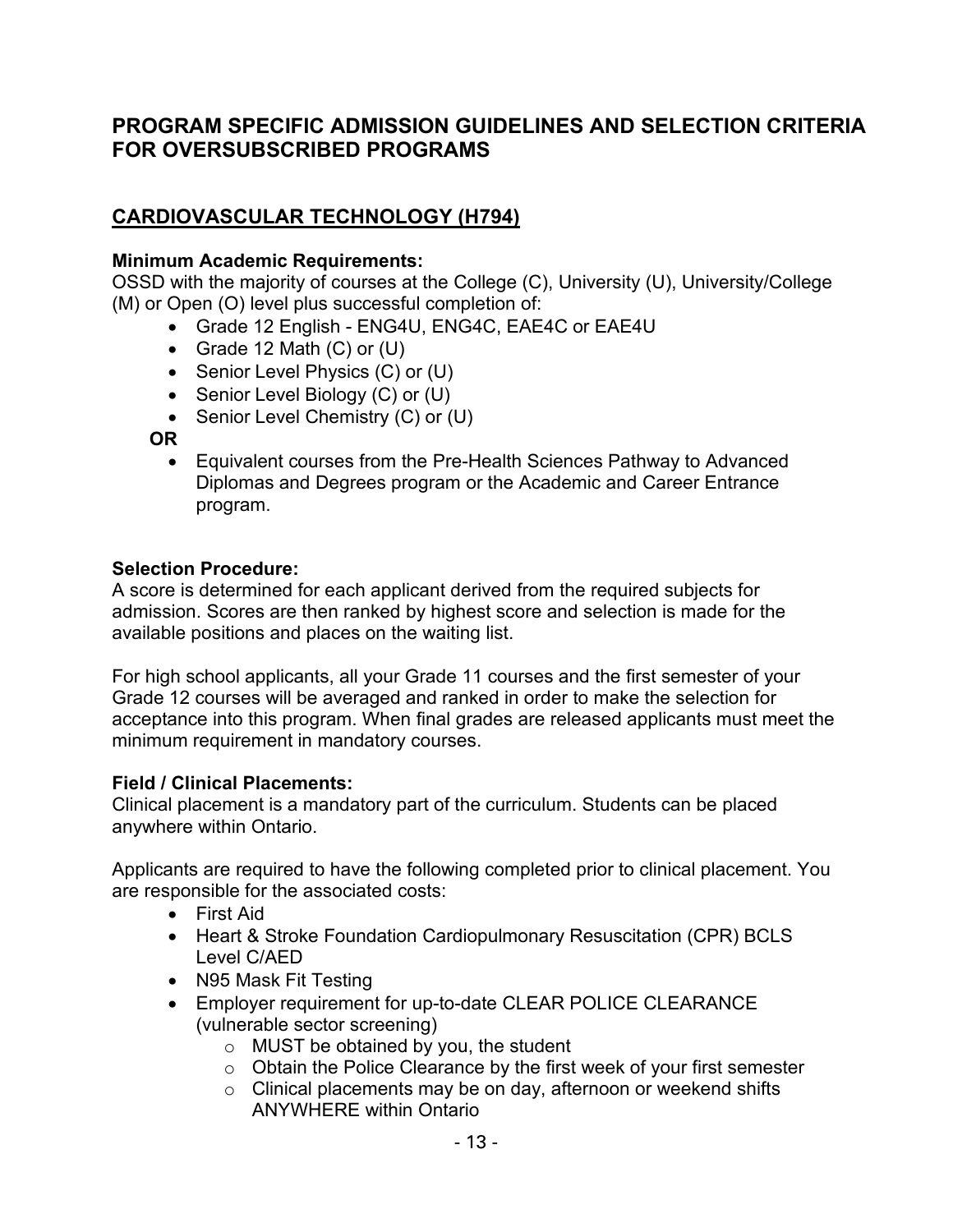o You are responsible for travel and accommodation costs

# **Health Requirements:**

- Medical Requirements Form
- A satisfactory medical exam
- An up-to-date immunization record including tetanus and diphtheria, polio, measles, mumps, rubella, varicella (chicken pox), Hepatitis B (incl. Hep B titre within the last 24 months) and TB skin test.

Decision letters will be sent out no later than **March 31, 2021**.

# <span id="page-14-0"></span>**DENTAL HYGIENE (H800)**

# **Minimum Academic Requirements:**

OSSD with the majority of courses at the College (C), University (U), University/College (M) or Open (O) level plus successful completion of:

- Grade 12 English ENG4U, ENG4C, EAE4C or EAE4U
- Senior Level Chemistry (C) or (U)
- Senior Level Biology (C) or (U) **OR**
- the Pre-Health Sciences Pathway to Advanced Diplomas and Degrees certificate or equivalent courses from the Academic and Career Entrance program.

# **Selection Procedure:**

A score is determined for each applicant derived from the required subjects for admission. Scores are then ranked by highest score and selection is made for the available positions and places on the waiting list.

For high school applicants, all of your Grade 11 courses and the first semester of your Grade 12 courses will be averaged and ranked in order to make the selection for acceptance into this program. When final grades are released applicants must meet the minimum requirement in mandatory courses.

# **Health Requirements**:

- Medical Requirements Form
- A satisfactory medical exam
- An up-to-date immunization record including tetanus and diphtheria, polio, measles, mumps, rubella, varicella (chicken pox), Hepatitis B (incl. Hep B titre within the last 24 months) and TB skin test.

# **Field / Clinical Placements:**

- Clinical placements include day and evening sessions
- Student is responsible for parking fees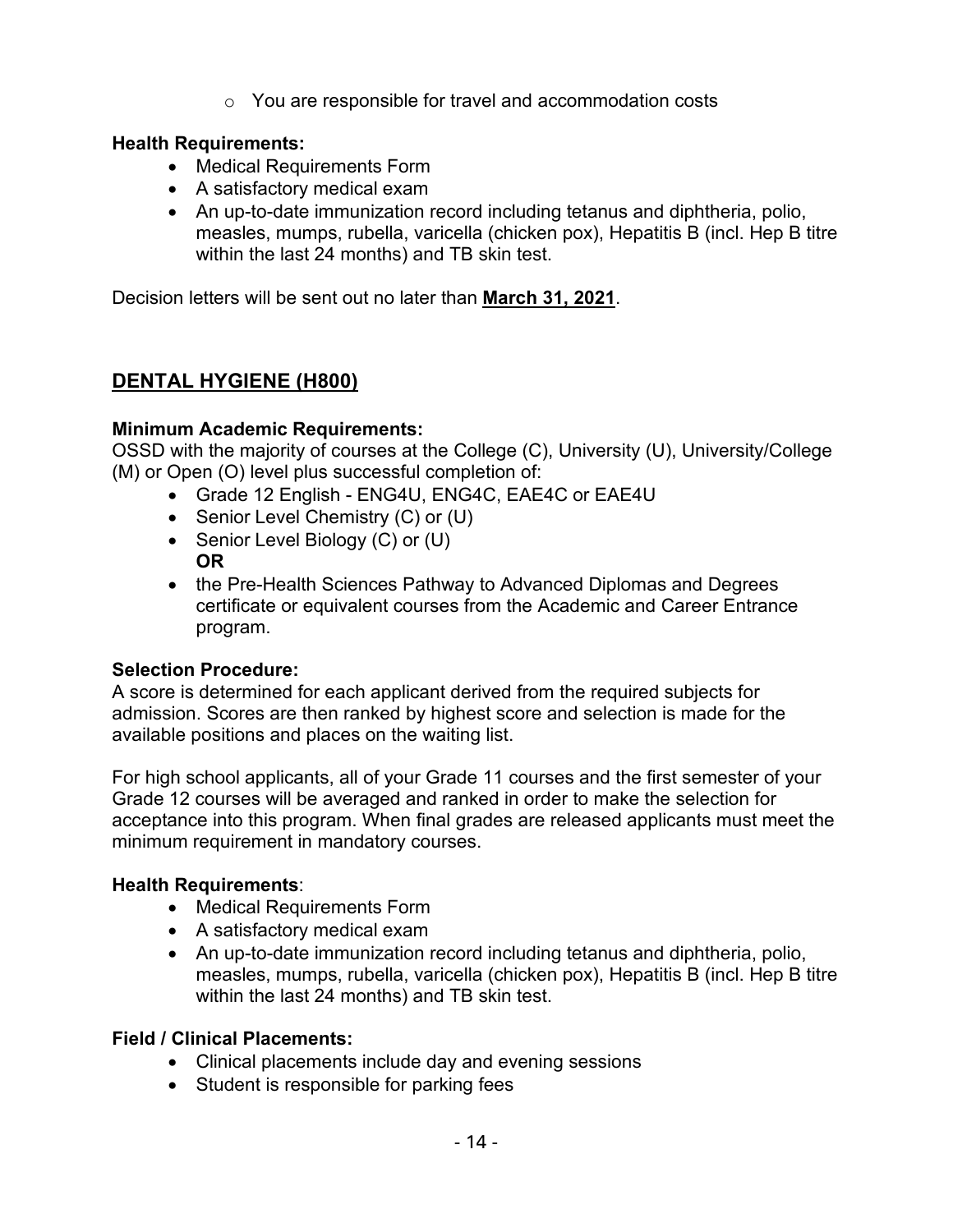Applicants are required to have the following completed prior to clinical placement. Applicants are responsible for the associated costs.

- Standard First Aid (online courses are NOT acceptable)
- CPR Level C/HCP with AED awareness -which includes training in cardiopulmonary resuscitation (CPR) at the basic support level, including onerescuer and two-rescuer CPR for adults, children, and infants; the relief of foreign body airway obstructions for adults, children, and infants; the use of an automatic external defibrillator (AED- awareness); and the use of ambubags. (Online courses are NOT acceptable).
- Employer requirement for up-to-date CLEAR POLICE CLEARANCE (vulnerable sector screening).
	- o MUST be obtained by the student.
	- o Obtain the Police Clearance by the first week of Year 3 of the program

Decision letters will be sent out no later than **March 31, 2021**.

# <span id="page-15-0"></span>**DIAGNOSTIC MEDICAL SONOGRAPHY (H796)**

## **Minimum Academic Requirements:**

OSSD with the majority of courses at the College (C), University (U), University/College (M) or Open (O) level plus:

- Grade 12 English ENG4U, ENG4C, EAE4C or EAE4U
- Grade 12 Math (C) or (U)
- Senior Level Physics (C) or (U)
- Senior Level Biology (C) or (U)
- Senior Level Chemistry (C) or (U) **OR**
- the Pre-Health Sciences Pathway to Advanced Diplomas and Degrees certificate or equivalent courses from the Academic and Career Entrance program.

## **Pre-Admission Test:**

All applicants will be required to write a pre-admission Health Occupations Aptitude Exam (HOAE). Information on dates and location will be emailed out upon receipt of application to the College. Test is \$85.00 (USD) per applicant and will be proctored virtually from the applicant's home.

## **Selection Procedure:**

A score is determined for each applicant derived from the Pre-Admission Testing score and from required subjects for admission. Scores are then ranked by highest score and selection is made for the available positions and places on the waiting list.

For high school applicants, all of your Grade 11 courses and the first semester of your Grade 12 courses will be averaged and ranked in order to make the selection for acceptance into this program. When final grades are released applicants must meet the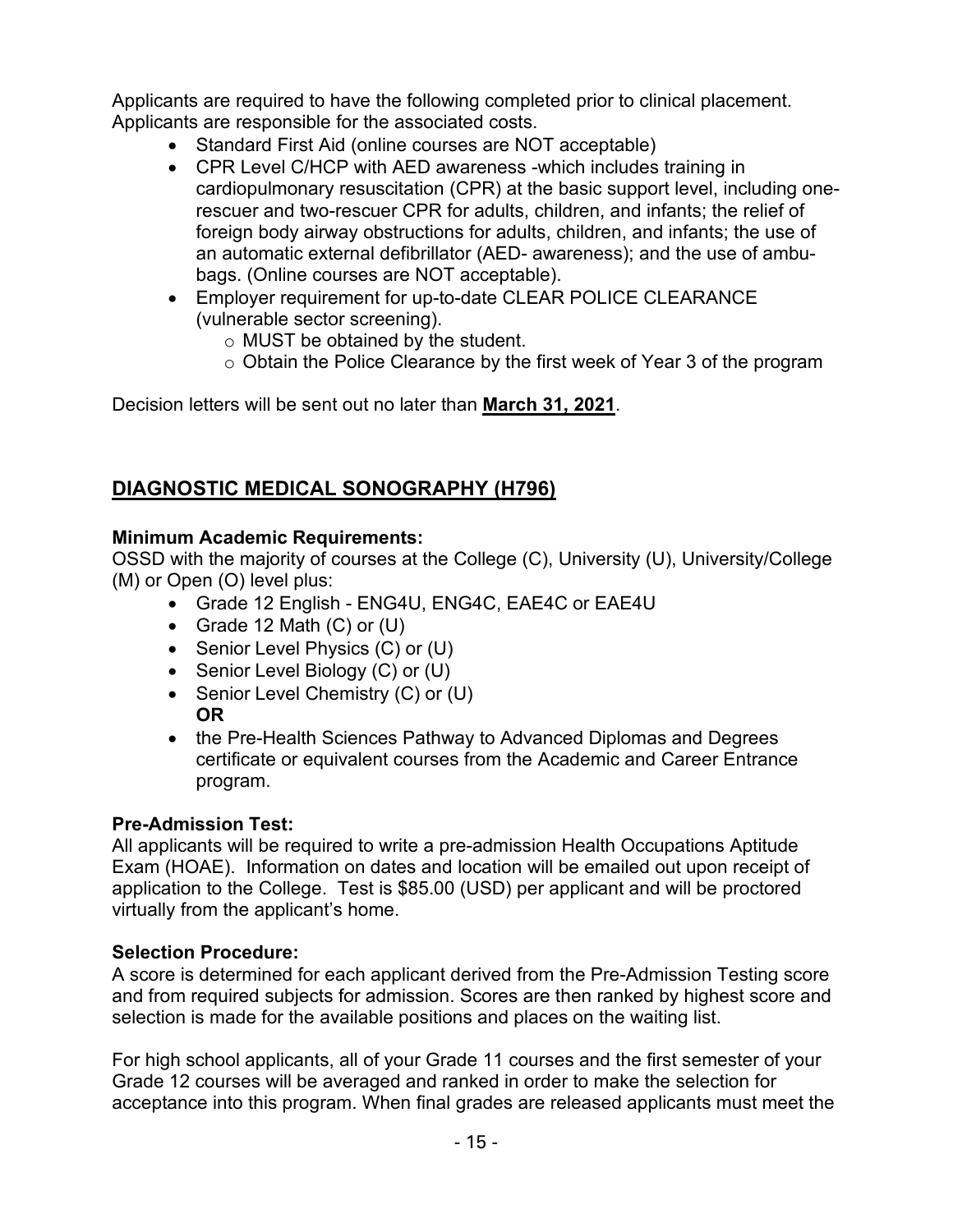minimum requirement in mandatory courses.

# **Health Requirements**:

- Medical Requirement Form
- A satisfactory medical exam
- An up-to date immunization record including tetanus and diphtheria, polio, measles, mumps, rubella, varicella (chicken pox), Hepatitis B (incl. Hep B titre within the last 24 months) and TB skin test.

# **Computer Proficiency Requirements:**

• Students in this program must have basic computer literacy, which includes word processing, spreadsheets, internet and email.

# **Field / Clinical Placements:**

Applicants are required to have the following completed prior to clinical placement. You are responsible for the associated costs.

- First Aid
- Heart & Stroke Foundation Cardiopulmonary Resuscitation (CPR) BCLS Level C/AED
- N95 Mask Fit Testing
- Employer requirement for up-to-date CLEAR POLICE CLEARANCE (vulnerable sector screening)
	- o MUST be obtained by you, the student
	- o Obtain the Police Clearance before the first clinical placement (Spring first semester).
	- o Clinical placements may be on day, afternoon or weekend shifts ANYWHERE within Ontario
	- o You are responsible for travel and accommodation costs

Decision letters will be sent out no later than **March 31, 2021**.

# <span id="page-16-0"></span>**MEDICAL LABORATORY SCIENCE (H837)**

## **Minimum Academic Requirements:**

OSSD with the majority of courses at the College (C), University (U), University/College (M) or Open (O) level plus:

- Grade 12 English ENG4U, ENG4C, EAE4C or EAE4U
- Grade 12 Math (C) or (U)
- Senior Level Chemistry (C) or (U)
- Senior Level Physics (C) or (U)
- Senior Level Biology (C) or (U) **OR**
- the Pre-Health Sciences Pathway to Advanced Diplomas and Degrees certificate or equivalent courses from the Academic and Career Entrance program.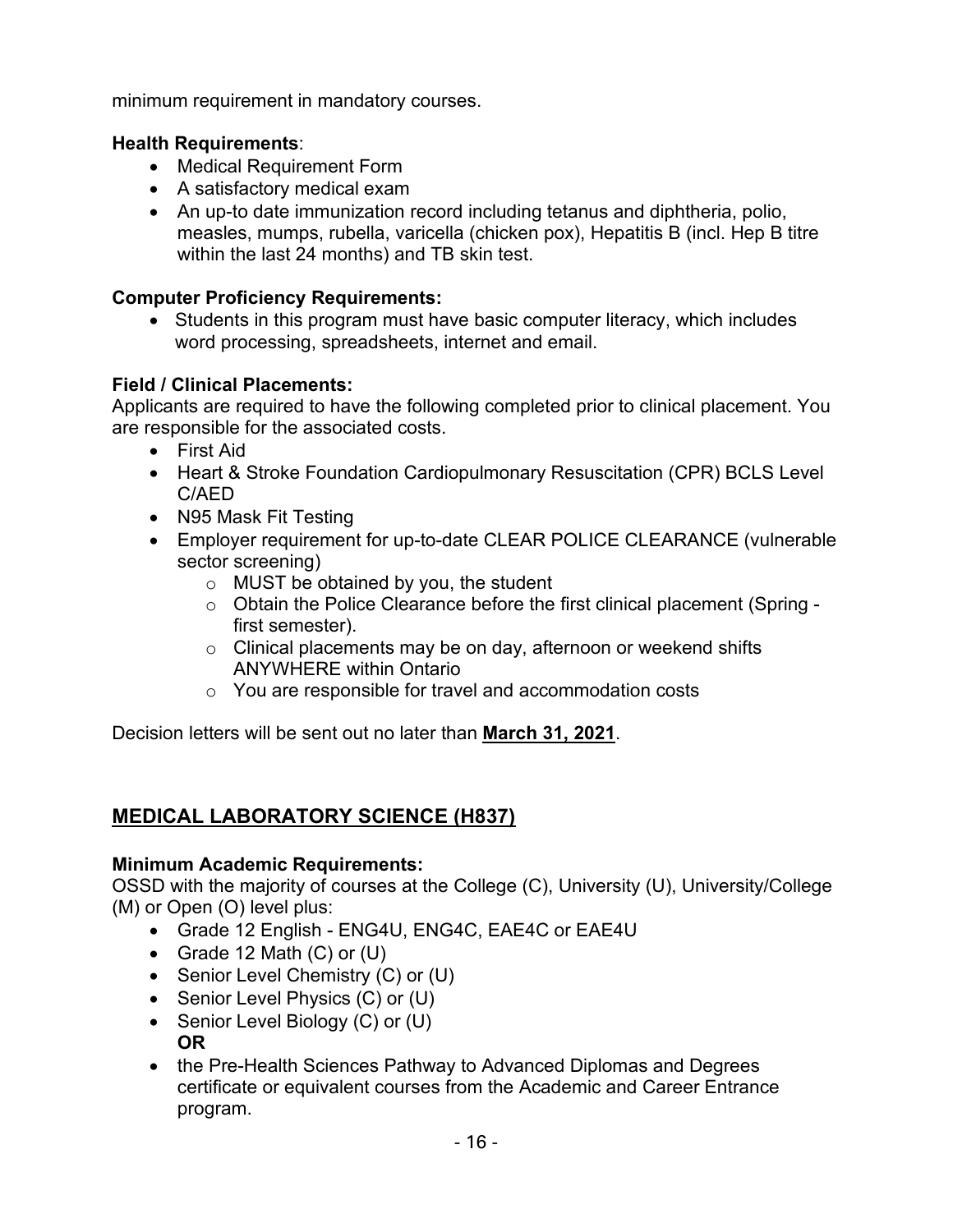## **Selection Procedure:**

A score is determined for each applicant derived from the required subjects for admission. Scores are then ranked by highest score and selection is made for the available positions and places on the waiting list.

For high school applicants, all of your Grade 11 courses and the first semester of your Grade 12 courses will be averaged and ranked in order to make the selection for acceptance into this program. When final grades are released applicants must meet the minimum requirement in mandatory courses.

#### **Health Requirements**:

- Medical Requirement Form
- A satisfactory medical exam
- An up-to date immunization record including tetanus and diphtheria, polio, measles, mumps, rubella, varicella (chicken pox), Hepatitis B (incl. Hep B titre within the last 24 months) and TB skin test.

#### **Field / Clinical Placements:**

Applicants are required to have the following completed prior to clinical placement. You are responsible for the associated costs.

- N95 Mask Fit Testing
- Employer requirement for up-to-date POLICE CLEARANCE (vulnerable sector screening)
	- $\circ$  Any student unable to obtain a clearance may jeopardize the internship portion of the program and thus program completion.
	- $\circ$  It is the responsibility of the student to incur all costs related to obtaining the Police Clearance.
- Clinical placements may be located out of town. You are responsible for travel and accommodation costs.

Decision letters will be sent out no later than **March 31, 2021**.

# <span id="page-17-0"></span>**NURSING BScN (H850–Windsor) (K950–Chatham)**

#### **Minimum Academic Requirements:**

OSSD with 6 Grade 12 (U/M) courses including:

- Grade 12 English (ENG4U) with a minimum of 65%,
- Grade 12 Chemistry (SCH4U) with a minimum of 70% or better
- Grade 12 Biology (SBI4U) with a minimum of 70% or better
- Grade 12 Math (U) or (C)
- Must have an overall average of 70% or better

**OR** 

• The Pre-Health Sciences Pathway to Advanced Diplomas and Degrees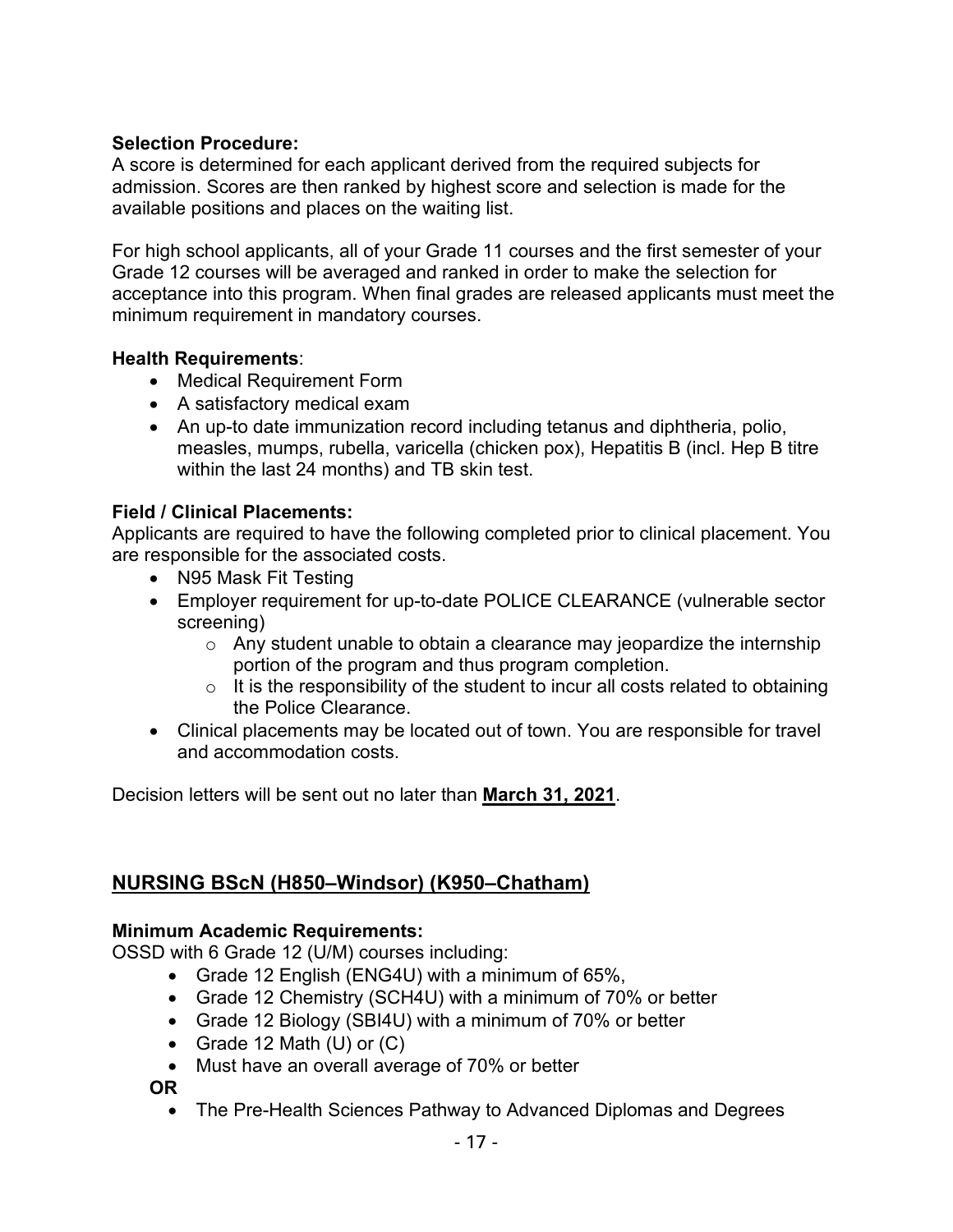certificate.

Applicants NOT currently attending high school must complete an APPLICANT PROFILE.

## **Selection Procedure:**

Please see Appendix – Nursing BScN - Admission Guidelines.

## **Field / Clinical Placements:**

- Student clinical placements are assigned. Student personal requests for placement cannot be accommodated
	- $\circ$  Windsor students may be placed anywhere in Windsor and Essex county
	- $\circ$  Chatham students may be placed anywhere in Chatham and Kent county
- Clinical placement schedules may include shifts on days, afternoons, weekends and holidays throughout the program based on clinical need and agency availability
- Students are responsible for their own travel and costs to clinical placements
- Students are responsible for the cost of scrub uniforms/footwear and other incidentals as required

# **Health / Clinical Placement Requirements:**

## **Entering Year 1**

# **Mandatory Medical Requirements - Section A**

- [Entering Students Preplacement Form](https://www.stclaircollege.ca/sites/default/files/inline-files/Medical-Requirements-Form.pdf) [https://www.stclaircollege.ca/sites/default/files/inline-files/Medical-](https://www.stclaircollege.ca/sites/default/files/inline-files/Medical-Requirements-Form.pdf)[Requirements-Form.pdf](https://www.stclaircollege.ca/sites/default/files/inline-files/Medical-Requirements-Form.pdf)
- [Preplacement Guidelines](https://www.stclaircollege.ca/sites/default/files/inline-files/Preplacement-Guidelines.pdf) [https://www.stclaircollege.ca/sites/default/files/inline-files/Preplacement-](https://www.stclaircollege.ca/sites/default/files/inline-files/Preplacement-Guidelines.pdf)[Guidelines.pdf](https://www.stclaircollege.ca/sites/default/files/inline-files/Preplacement-Guidelines.pdf)

# **Mandatory Non-Medical Requirements - Section B**

- Current CPR BLS level C with AED (annual renewal is required regardless of the expiry date on the card)
- Standard First Aid
- N95 Mask Fit Testing (completed every two years)
- Vulnerable Sector Police Check (annual) AND Photo ID required with birthdate (e.g. Driver's License)
- [Annual Police Clearance Requirements](https://www.stclaircollege.ca/programs/police-clearances/clinical-placements) <https://www.stclaircollege.ca/programs/police-clearances/clinical-placements>

# **Returning Year 2**

## **Mandatory Medical Requirements - Section A**

• Tuberculosis Screening - 1 step if you can produce prior documentation of having 2 step screening done; otherwise 2 step is required

# **Mandatory Non-Medical Requirements - Section B**

• Current CPR BLS level C with AED (annual renewal is required regardless of the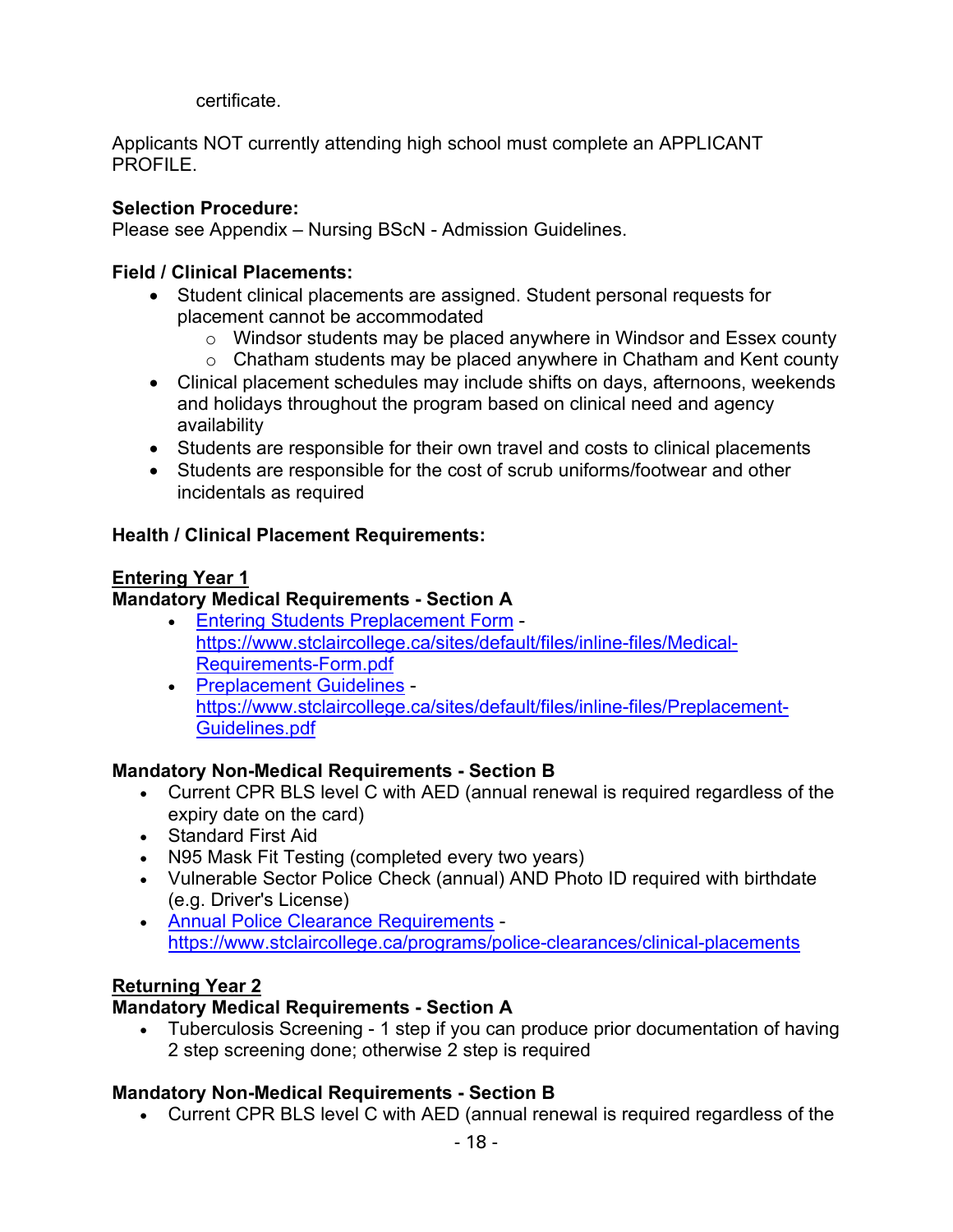expiry date on the card)

- N95 Mask Fit Testing (completed every two years)
- Vulnerable Sector Police Check (annual) AND Photo ID required with birthdate (e.g. Driver's License)
- [Annual Police Clearance Requirements](https://www.stclaircollege.ca/programs/police-clearances/clinical-placements) <https://www.stclaircollege.ca/programs/police-clearances/clinical-placements>

Decision letters will be sent out no later than **March 31, 2021**.

# <span id="page-19-0"></span>**PARAMEDIC (H840-Windsor) (K940-Chatham)**

## **Minimum Academic Requirements:**

OSSD with the majority of courses at the College (C), University (U), University/College (M) or Open (O) level plus:

- Grade 12 English ENG4U, ENG4C, EAE4C or EAE4U with 60% or better
- Grade 12 Math (C) or (U) with 60% or better
- Senior Level Chemistry (C) or (U) with 60% or better
- Senior Level Biology (C) or (U) with 60% or better **OR**
- Equivalent courses from the Pre-Health Sciences Pathway to Advanced Diplomas and Degrees program or the Academic and Career Entrance program.
- Applicants must have a G2 Driver's License when applying to the program. Once you have been accepted and registered into the program, you MUST obtain your G license by the end of your first semester in the program, to continue in the program.

## **Selection Procedure:**

For high school applicants, all of your Grade 11 courses and the first semester of your Grade 12 courses will be averaged and ranked in order to make the selection for acceptance into this program. When final grades are released applicants must meet the minimum requirement in mandatory courses.

Applicants who possess some of the following items may earn additional points in the selection process:

- Senior Level Physics
- CPR, First Aid, AED and other emergency training
- Emergency responder, fire service
- Post-secondary education from individual courses to diplomas or degrees
- Instructor certifications in CPR, First Aid
- Work experience in health care agencies
- Class F driver's license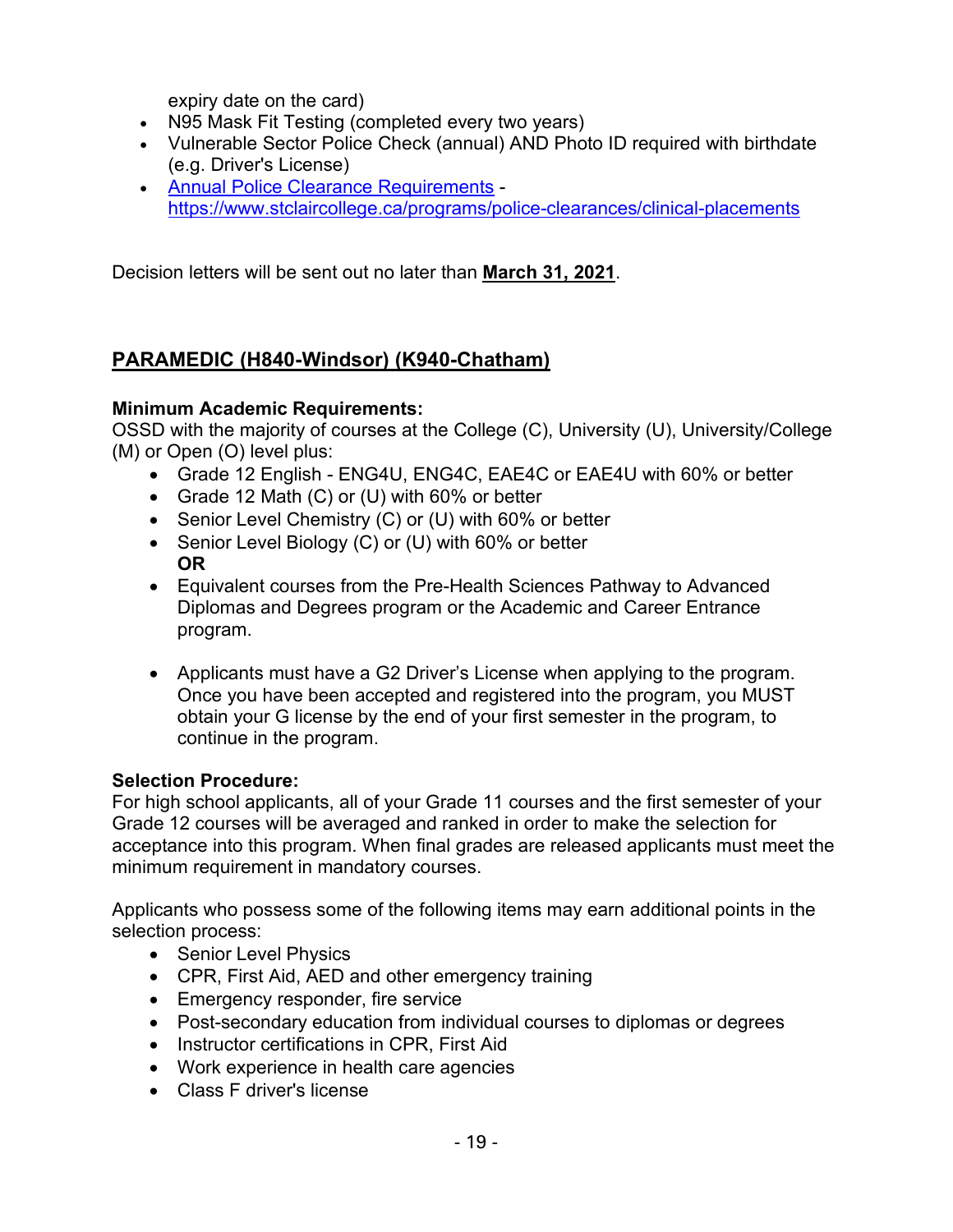The questionnaire is a **mandatory requirement** for consideration into this program. Only applicants who return the questionnaire will be considered for admission.

# **Health Requirements (Mandatory)**:

• Paramedic Medical Requirements Form (Must be submitted and satisfactory in December)

# **Field / Clinical Placements:**

Applicants are required to have the following completed prior to clinical placement. You are responsible for the associated costs.

- Standard First Aid
- Heart & Stroke Foundation Cardiopulmonary Resuscitation (CPR) BCLS Level C/AED
- N95 Mask Fit Testing
- Employer requirement for up-to-date CLEAR POLICE CLEARANCE (vulnerable sector screening)
	- o MUST be obtained by you, the student
	- $\circ$  Obtain the Police Clearance by the first week of your first semester
- Clinical placements may be on day, afternoon or weekend shifts ANYWHERE within Ontario
- You are responsible for travel and accommodation costs

Decision letters will be sent out no later than **March 31, 2021**.

# <span id="page-20-0"></span>**PRACTICAL NURSING (H863-Windsor) (K963-Chatham)**

## **Minimum Academic Requirements:**

OSSD with the majority of courses at the College (C), University (U), University/College (M) or Open (O) level plus:

- Grade 12 English ENG4U, ENG4C, EAE4C or EAE4U
- Grade 12 Math (C) or (U)
- Senior Level Chemistry (C) or (U)
- Senior Level Biology (C) or (U) **OR**
- Equivalent courses from the Pre-Health Sciences Pathway to Advanced Diplomas and Degrees program or the Academic and Career Entrance program.

## **Selection Procedure:**

For high school applicants, all of your Grade 11 courses and the first semester of your Grade 12 courses will be averaged and ranked in order to make the selection for acceptance into this program. When final grades are released applicants must meet the minimum requirement in mandatory courses.

## **English Language Proficiency:**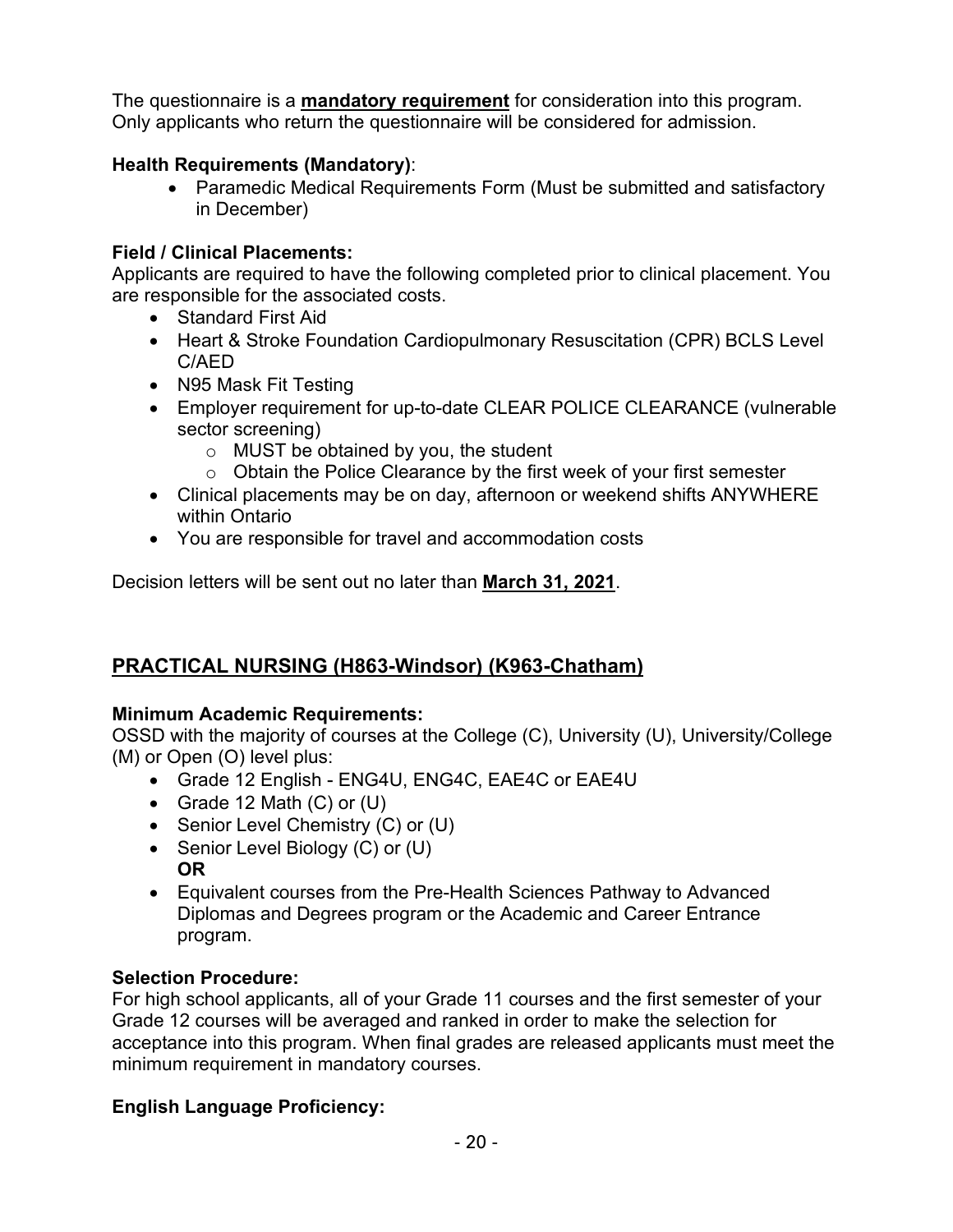The College of Nurses of Ontario requires fluency in written and spoken English.

# **Health / Clinical Placement Requirements:**

# **Entering Year 1**

# **Mandatory Medical Requirements - Section A**

- [Entering Students Preplacement Form](https://www.stclaircollege.ca/sites/default/files/inline-files/Medical-Requirements-Form.pdf) [https://www.stclaircollege.ca/sites/default/files/inline-files/Medical-](https://www.stclaircollege.ca/sites/default/files/inline-files/Medical-Requirements-Form.pdf)[Requirements-Form.pdf](https://www.stclaircollege.ca/sites/default/files/inline-files/Medical-Requirements-Form.pdf)
- [Preplacement Guidelines](https://www.stclaircollege.ca/sites/default/files/inline-files/Preplacement-Guidelines.pdf) [https://www.stclaircollege.ca/sites/default/files/inline-files/Preplacement-](https://www.stclaircollege.ca/sites/default/files/inline-files/Preplacement-Guidelines.pdf)[Guidelines.pdf](https://www.stclaircollege.ca/sites/default/files/inline-files/Preplacement-Guidelines.pdf)

# **Mandatory Non-Medical Requirements - Section B**

- Current CPR BLS level C with AED (annual renewal is required regardless of the expiry date on the card)
- Standard First Aid
- N95 Mask Fit Testing (completed every two years)
- Vulnerable Sector Police Check (annual) AND Photo ID required with birthdate (e.g. Driver's License)
- [Annual Police Clearance Requirements](https://www.stclaircollege.ca/programs/police-clearances/clinical-placements) <https://www.stclaircollege.ca/programs/police-clearances/clinical-placements>

# **Returning Year 2**

# **Mandatory Medical Requirements - Section A**

• Tuberculosis Screening - 1 step if you can produce prior documentation of having 2 step screening done; otherwise 2 step is required

# **Mandatory Non-Medical Requirements - Section B**

- Current CPR BLS level C with AED (annual renewal is required regardless of the expiry date on the card)
- N95 Mask Fit Testing (completed every two years)
- Vulnerable Sector Police Check (annual) AND Photo ID required with birthdate (e.g. Driver's License)
- [Annual Police Clearance Requirements](https://www.stclaircollege.ca/programs/police-clearances/clinical-placements) <https://www.stclaircollege.ca/programs/police-clearances/clinical-placements>

# **Field / Clinical Placements:**

- Student clinical placements are assigned. Student personal requests for placement cannot be accommodated.
	- o Windsor students may be placed anywhere in Windsor and Essex county
	- $\circ$  Chatham students may be placed anywhere in Chatham and Kent county
- Students are responsible for their own travel and costs to clinical placements
- Students are responsible for the cost of scrub uniforms/footwear and equipment such as stethoscope, a watch with a second hand and other incidentals as required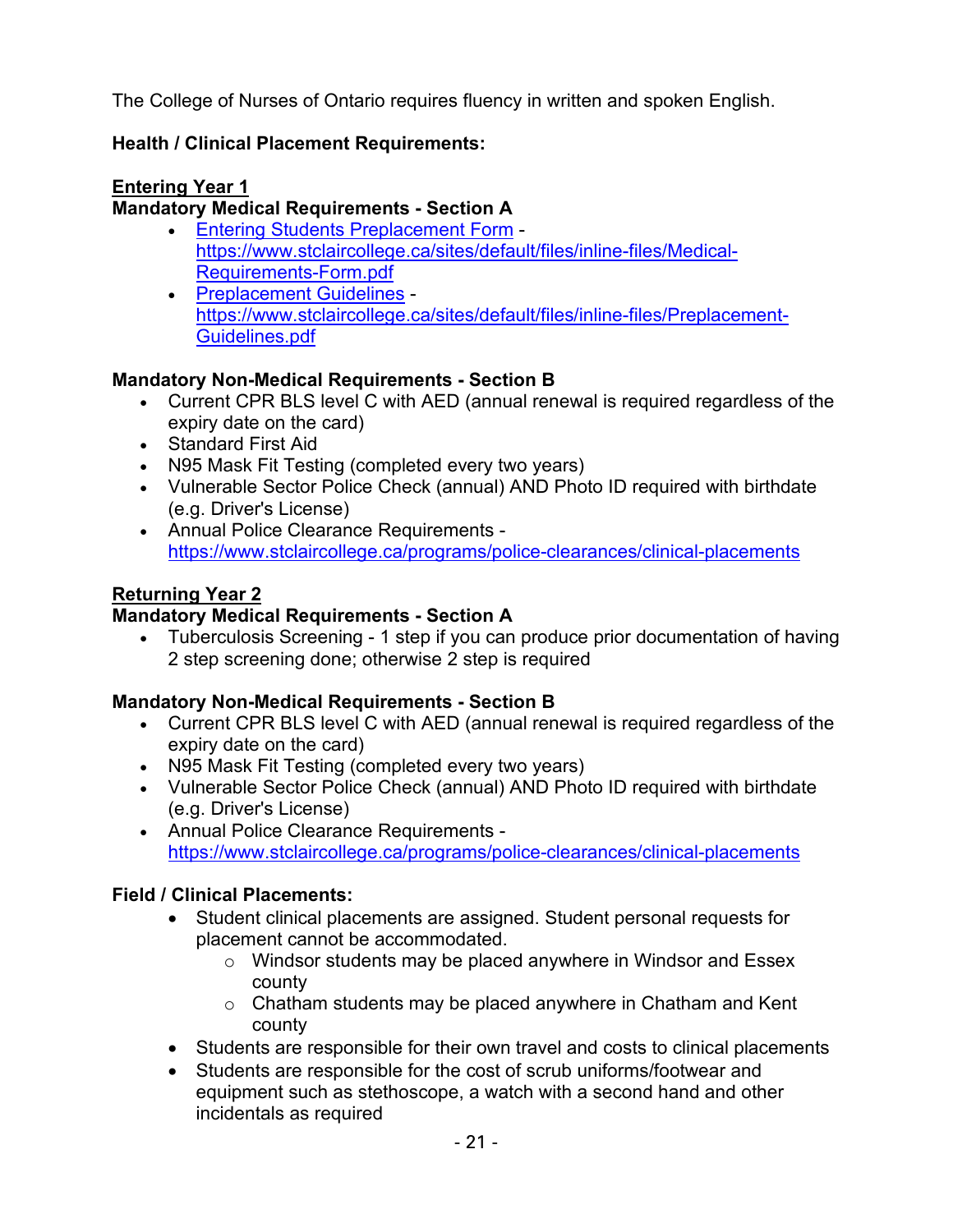• Clinical placements schedules may include shifts on days, afternoons, weekends and holidays throughout the program based on clinical need and agency availability

Decision letters will be sent out no later than **March 31, 2021**.

# <span id="page-22-0"></span>**RESPIRATORY THERAPY (H795)**

# **Minimum Academic Requirements:**

OSSD with the majority of courses at the College (C), University (U), University/College (M) or Open (O) level plus:

- Grade 12 English ENG4U, ENG4C, EAE4C or EAE4U
- Grade 12 Math (C) or (U)
- Senior Level Physics (C) or (U)
- Senior Level Biology (C) or (U)
- Senior Level Chemistry (C) or (U) **OR**
- the Pre-Health Sciences Pathway to Advanced Diplomas and Degrees certificate or equivalent courses from the Academic and Career Entrance program.

# **Selection Procedure:**

A score is determined for each applicant derived from the required subjects for admission. Scores are then ranked by highest score and selection is made for the available positions and places on the waiting list.

For high school applicants, all of your Grade 11 courses and the first semester of your Grade 12 courses will be averaged and ranked in order to make the selection for acceptance into this program. When final grades are released applicants must meet the minimum requirement in mandatory courses.

## **Health Requirements**:

- Medical Requirements Form
- A satisfactory medical exam
- An up-to-date immunization record including tetanus and diphtheria, polio, measles, mumps, rubella, varicella (chicken pox), Hepatitis B (incl. Hep B titre within the last 24 months) and TB skin test.
- Applicants accepted to the program will receive appropriate medical forms and instructions for completion/submission. Students in the program are expected to keep immunizations up-to-date as required by our clinical partners i.e. TB testing and associated documentation will be required yearly.

# **Other Requirements:**

Applicants are required to have the following completed prior to the end of the first semester (proof/documentation must be submitted):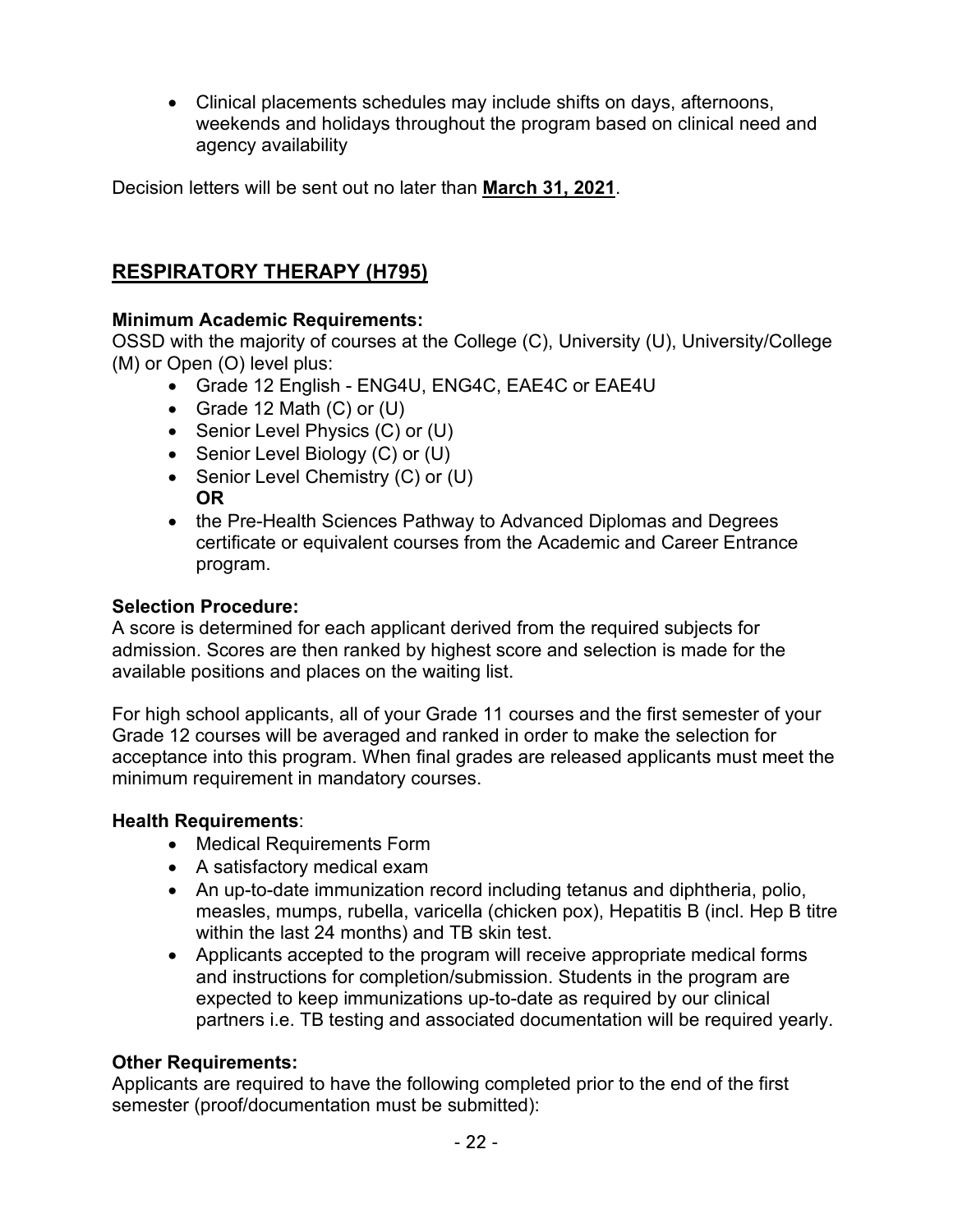- First Aid
- Heart & Stroke Foundation Cardiopulmonary Resuscitation (CPR) BCLS Level C/AED or Level HCP
- N95 Mask Fit Testing

NOTE: It is the responsibility of the student to maintain/renew before expiry certification in First Aid, CPR and N95 Fit Testing throughout the length of the program, including during clinical placements.

# **Field / Clinical Placements:**

Applicants are required to have the following completed prior to clinical placement. You are responsible for the associated costs.

- Employer requirement for up-to-date CLEAR POLICE CLEARANCE (vulnerable sector screening)
	- o MUST be obtained by you, the student
	- o Obtain Police Clearance (vulnerable sector screening) prior to beginning of semester three
- Clinical placements may be on day, afternoon or weekend shifts ANYWHERE within Ontario
- You are responsible for travel and accommodation costs

Decision letters will be sent out no later than **March 31, 2021**.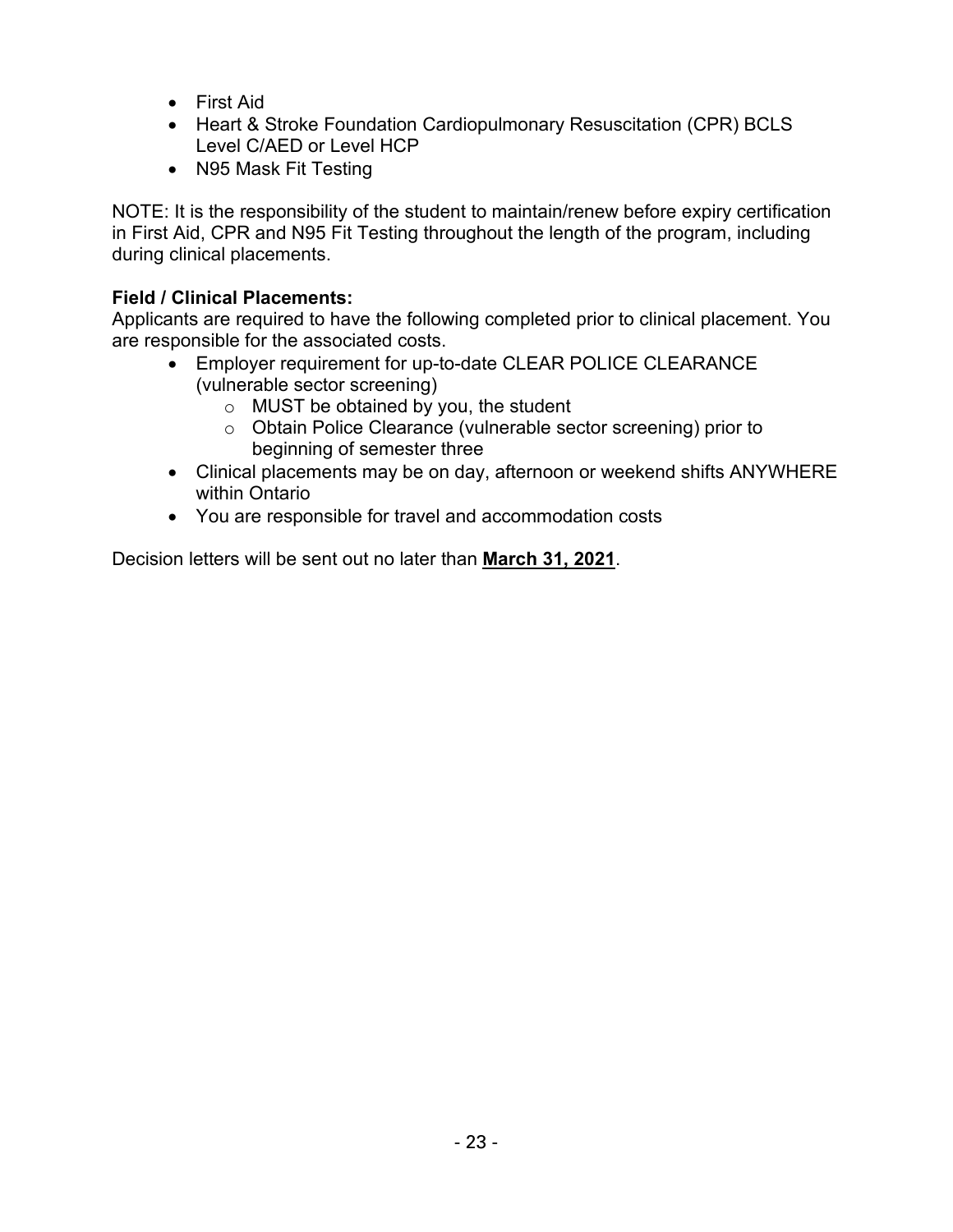# <span id="page-24-0"></span>**ADMISSION & SELECTION CRITERIA FOR HIGH INTEREST PROGRAMS**

The following programs may be ranked in the event that the number of applicants who meet the minimum academic requirements exceeds the number of available seats in the program.

**NOTE:** In order to be assured consideration for these programs, fully completed applications, accompanied by the **\$95.00** application fee must be received by ontariocolleges.ca, **no later than February 1, 2021.**

# <span id="page-24-1"></span>**ADVANCED MEDICAL ESTHETICS PRACTITIONER (H912)**

## **Minimum Academic Requirements:**

Ontario College Diploma, Ontario College Advanced Diploma, Degree, or equivalent in a relevant healthcare field such as Esthetics, RN or RPN from a recognized college or university, or extensive documented experience in Esthetics or dermatology.

A current resume outlining your education and experience related to medical Esthetics which includes references and applicant profile form is required.

## **Selection Procedure:**

A score is determined for each applicant derived from the required Post-Secondary GPA and resume submitted. Scores are then ranked by highest score and selection is made for the available positons and places on the waiting list.

## **Health Requirements:**

- Medical Requirements Form
- A satisfactory medical exam.
- An up-to-date immunization record including tetanus and diphtheria, polio, measles, mumps, rubella, varicella (chicken pox), Hepatitis B (incl. Hep B titre within the last 24 months) and TB skin test.

# **Field / Clinical Placement:**

Applicants are required to have the following completed prior to the start of the Fall semester. Applicants are responsible for the associated costs.

- All medical forms
- First Aid
- Heart & Stroke Foundation Cardiopulmonary Resuscitation (CPR) BCLS Level C/AED
- CLEAR POLICE CLEARANCE (vulnerable sector screening)
	- o MUST be obtained by the student.

Decision letters will be sent out no later than **March 31, 2021**.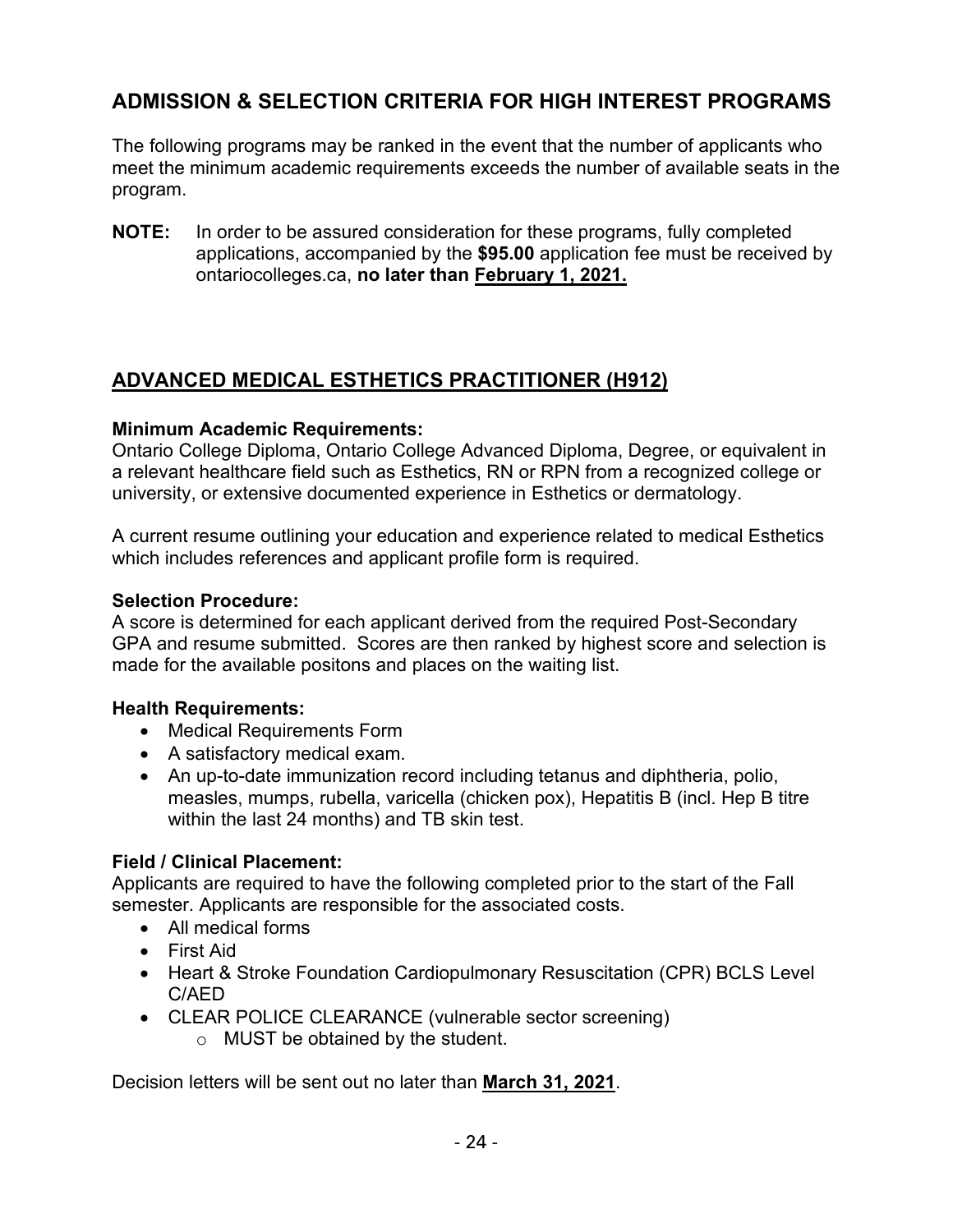# <span id="page-25-0"></span>**CHILD AND YOUTH CARE (B992)**

#### **Minimum Academic Requirements:**

OSSD with the majority of courses at the College (C), University (U), University/College (M) or Open (O) level plus:

• Grade 12 English - ENG4U, ENG4C, EAE4C or EAE4U.

#### **Selection Procedure:**

A score for a current high school applicant is determined for each applicant using their Grade 12 English mark, in the event that an applicant does not have a Grade 12 English mark at the College or University Level, Grade 11 will be used for ranking purposes.

Applicants will be ranked by highest score and selection will be made on a conditional basis for the available positions and places on the waiting list.

#### **Field / Clinical Placements:**

Employers who provide our field placement settings require a CLEAR POLICE RECORD CHECK for criminal offences with vulnerable sector screening before accepting a student into the field placement setting. The record check MUST be obtained by the student at the student's expense. Detailed information on dates to apply for police clearance will be given throughout the semester. Some agencies may require a driver's license, additional liability insurance and a clean driving abstract.

#### **NOTE:**

- CPR and First Aid Certification must be obtained PRIOR to Field Placements.
- Students must successfully complete each semester before advancing to the next.

You must be available to perform your placement or internship duties on off hours, which may include evenings and weekends. Placements may begin in the fall and continue throughout the school year.

#### **Health Requirements**:

Accepted applicants must supply proof of a satisfactory medical examination and immunization prior to program entry.

• Medical Requirements Form

Please be advised that lack of documented immunizations may result in the restriction of clinical placement and therefore may delay and/or prevent completion of the prescribed program.

Decision letters will be sent out no later than **February 26, 2021**.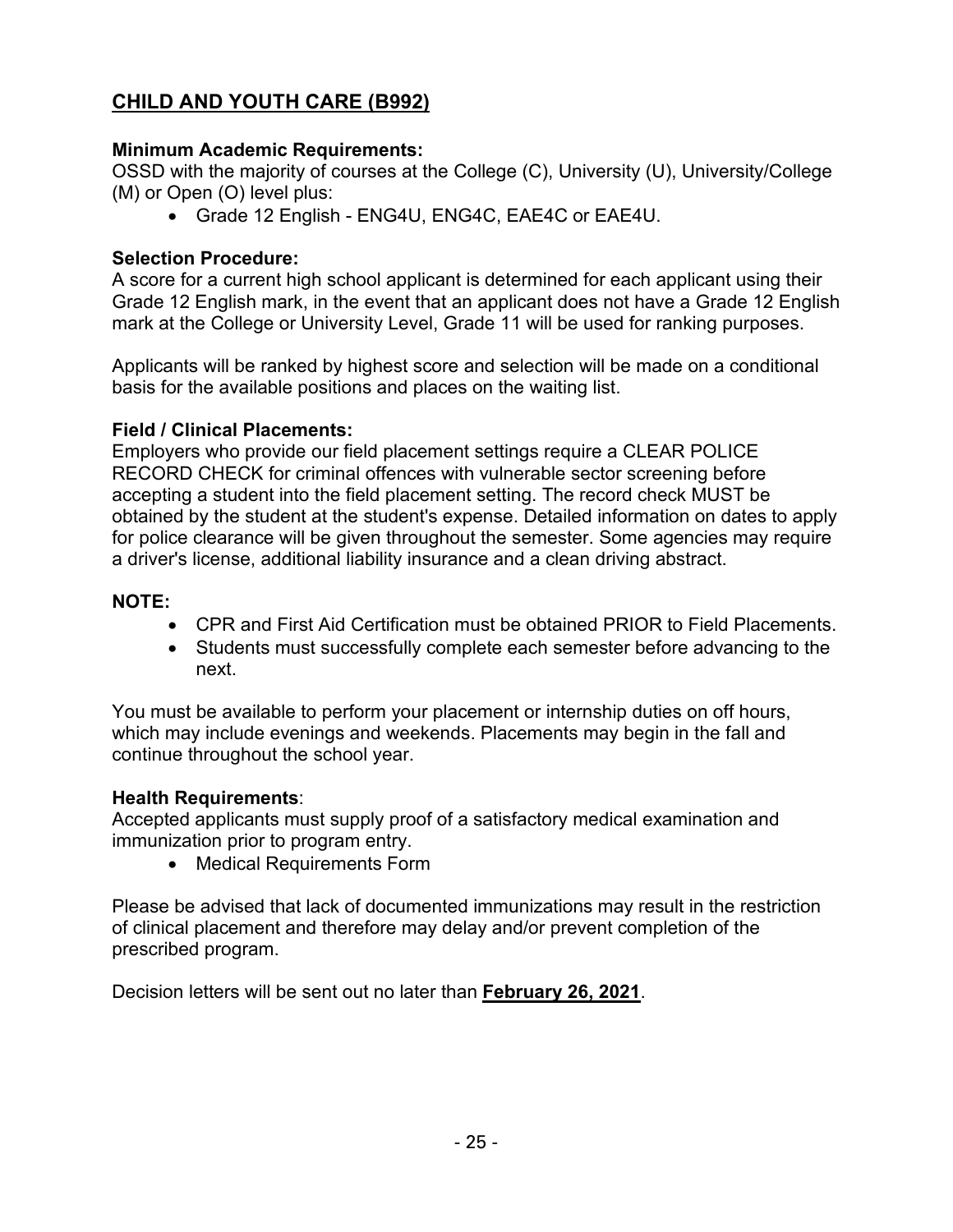# <span id="page-26-0"></span>**COMMUNITY INTEGRATION THROUGH COOPERATIVE EDUCATION (C365)**

## **Minimum Academic Requirements:**

Ontario Secondary School Diploma **OR** Ontario Secondary School Certificate or equivalent **OR** Mature Student Status **PLUS:** 

- Developmental disability
- A level of independence that precludes constant support
- Ability to manage transportation to the College and to the field placement
- Participation in an interview
- Supplementary Application Package for Community Integration through Cooperative Education (CICE)

#### **Selection Procedure:**

All applicants will be required to complete a supplementary application package which will be forwarded to them upon receipt of their application by the College.

Students who meet the admission requirements and provide a completed supplementary application package by the deadline may be granted an interview. Selection will be based on all three components: Admission requirements, the Supplementary Application Package and the Interview. Applicants will be ranked for available positions and a waiting list will be maintained.

#### **Field Placements:**

Many employers who provide our field placement settings require a clear POLICE RECORD CHECK for criminal offences with vulnerable sector screening before accepting a student into their field placement setting. The record check MUST be obtained by the student at the student's expense. If you are unable to obtain this police clearance by mid-September, it may jeopardize the opportunity to complete your field placements in your area of academic concentration.

Placements will be completed at a variety of locations and may include day or afternoon shifts.

The dress code for field placement is business casual or as indicated by an employer.

#### Health Requirements:

Accepted applicants must supply proof of a satisfactory medical examination and immunization prior to program entry.

• Medical Requirement Forms

Please be advised that lack of documented immunizations may result in limitation of field placement opportunities.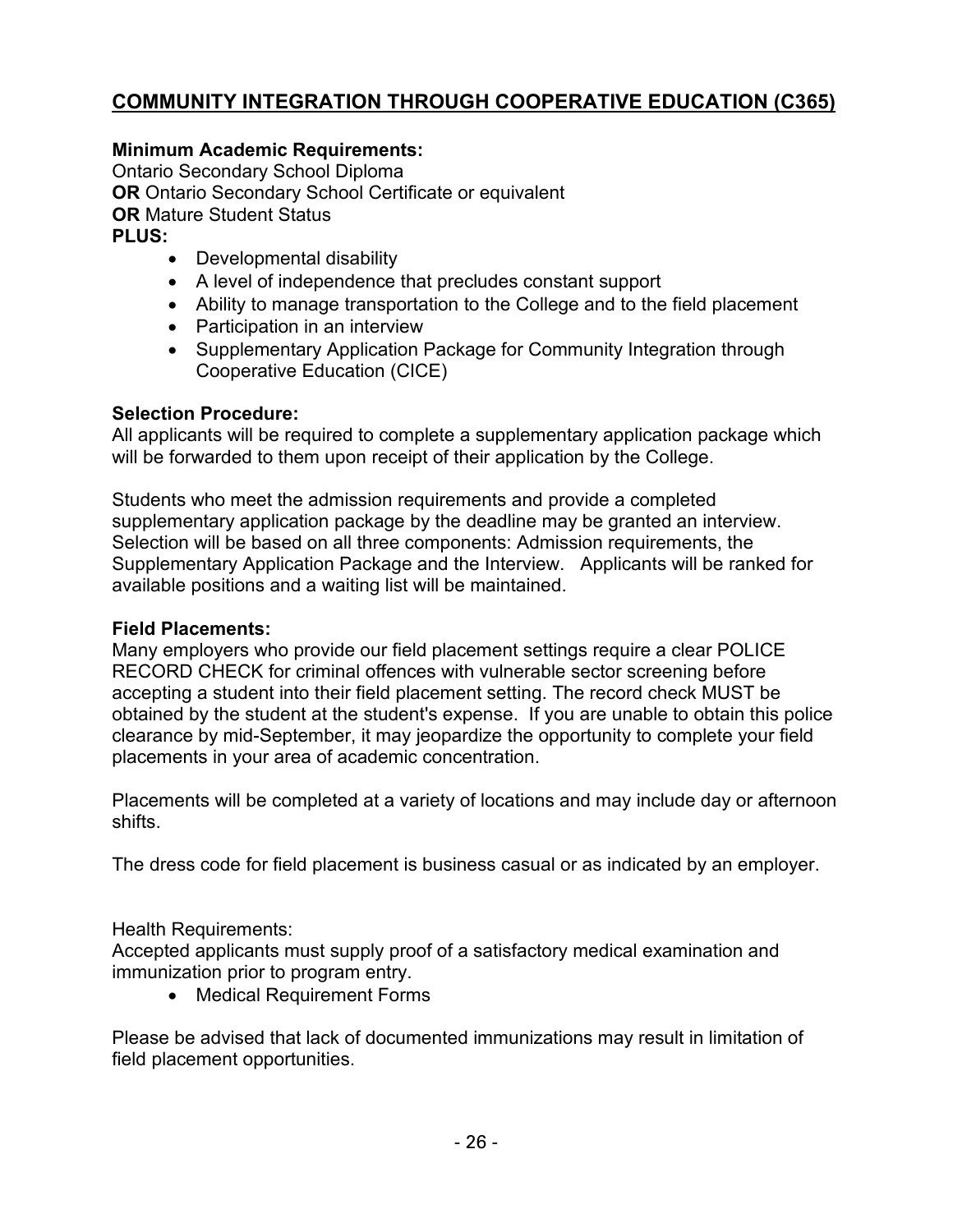# <span id="page-27-0"></span>**EARLY CHILDHOOD EDUCATION (B101-Windsor)**

#### **Minimum Academic Requirements:**

OSSD with the majority of courses at the College (C), University (U), University/College (M) or Open (O) level plus:

• Grade 12 English - ENG4U, ENG4C, EAE4C or EAE4U.

#### **Selection Procedure:**

A score for a current high school applicant is determined for each applicant using their Grade 12 English mark, in the event that an applicant does not have a Grade 12 English mark at the College or University Level, Grade 11 will be used for ranking purposes.

Applicants will be ranked by highest score and selection will be made on a conditional basis for the available positions and places on the waiting list.

#### **Field / Clinical Placements:**

Employers who provide our field placement settings require a clear POLICE RECORD CHECK for criminal offences with vulnerable sector screening before accepting a student into the field placement setting. The record check MUST be obtained by the student at the student's expense. If you are unable to obtain this police clearance by mid-September, you jeopardize the opportunity to complete either of your field placements.

Placements will be completed at a variety of locations, and may include day, afternoon, evening, weekend or split shifts.

**NOTE:** Standard First Aid and CPR Level C Certification must be obtained PRIOR to Field Placements.

The dress code for field placement is business casual. Students are expected to purchase supplies and in the design of developmentally appropriate activities and should expect to incur these additional costs.

#### **Health Requirements**:

Accepted applicants must supply proof of a satisfactory medical examination and immunization prior to program entry.

• Medical Requirement Forms

Please be advised that lack of documented immunizations may result in the restriction of clinical placement and therefore may delay and/or prevent completion of the prescribed program.

Decision letters will be sent out no later than **February 26, 2021**.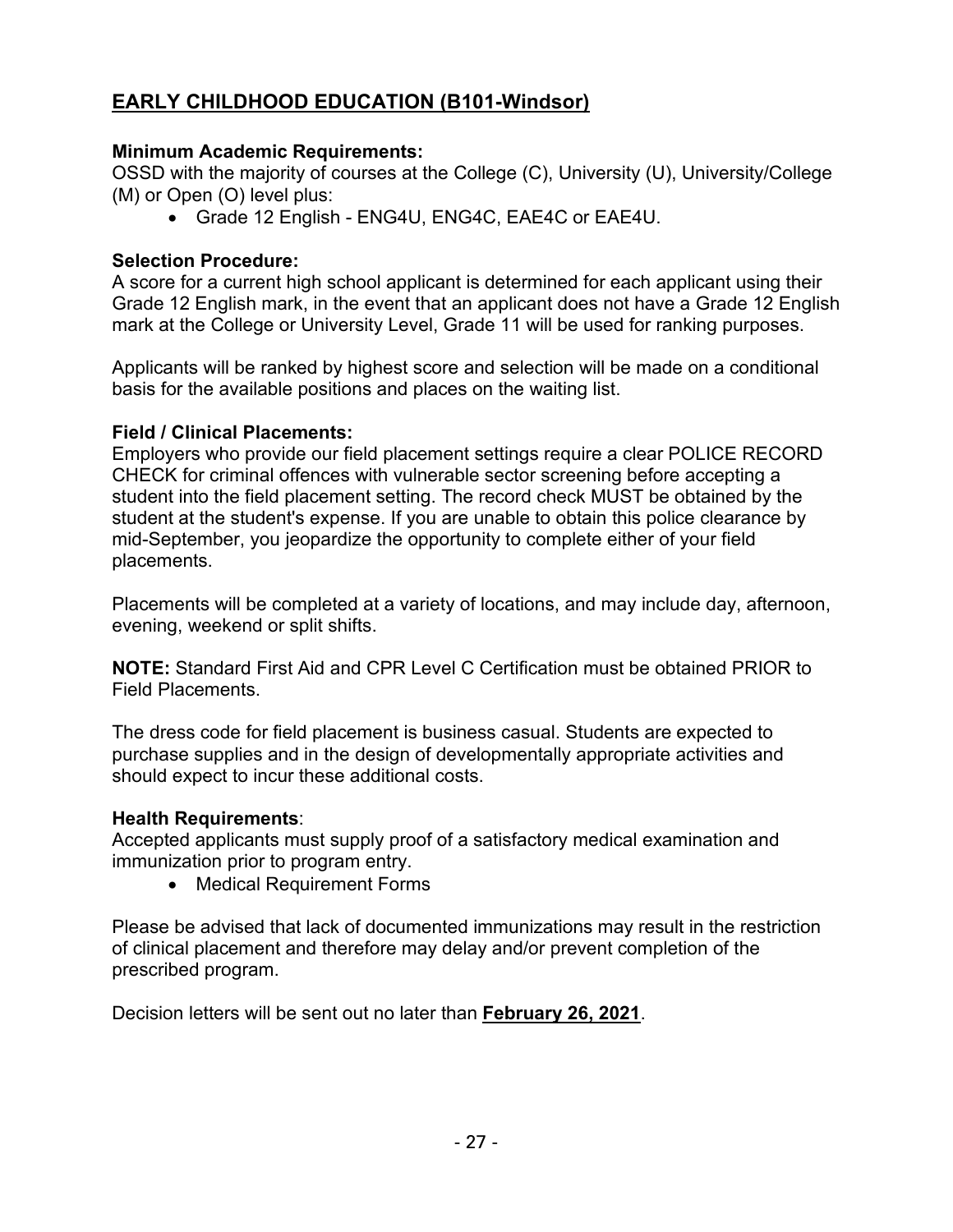# <span id="page-28-0"></span>**HONOURS BACHELOR OF APPLIED ARTS IN SOCIAL JUSTICE & LEGAL STUDIES (C999)**

## **Minimum Academic Requirements:**

Admission to the Bachelor program requires at a minimum, an Ontario Secondary School Diploma or equivalent, six University or University/College courses at the Grade 12 level, and a minimum average of 65%.

Program-specific admission requirements include:

- English, Grade 12 (ENG4U or equivalent)
- Five other Grade 12 credits (U or M or equivalent)

The applicant must achieve an overall average grade of at least 65% in the above requirements. In addition, the applicant must achieve a grade of at least 65% in ENG4U (or equivalent), with no grade less than 60% in the remaining courses used to qualify for admission.

Recommended:

• Grade 12 Math (MDM4U or equivalent)

Applicants with a diploma in a related field may be admissible and eligible for some transfer credit. Please contact the Registrar's Office.

#### **Selection Procedure:**

A score is determined for each applicant derived from the required subjects for admission. The average of their six highest Grade 12 U/M level credits, including required courses. Scores are then ranked by highest score and selection is made for the available positions and places on the waiting list.

Applicants who do not meet the admission requirements for this program will be assessed and advised individually and may be considered for other related programs.

Decision letters will be sent out no later than **March 31, 2021**.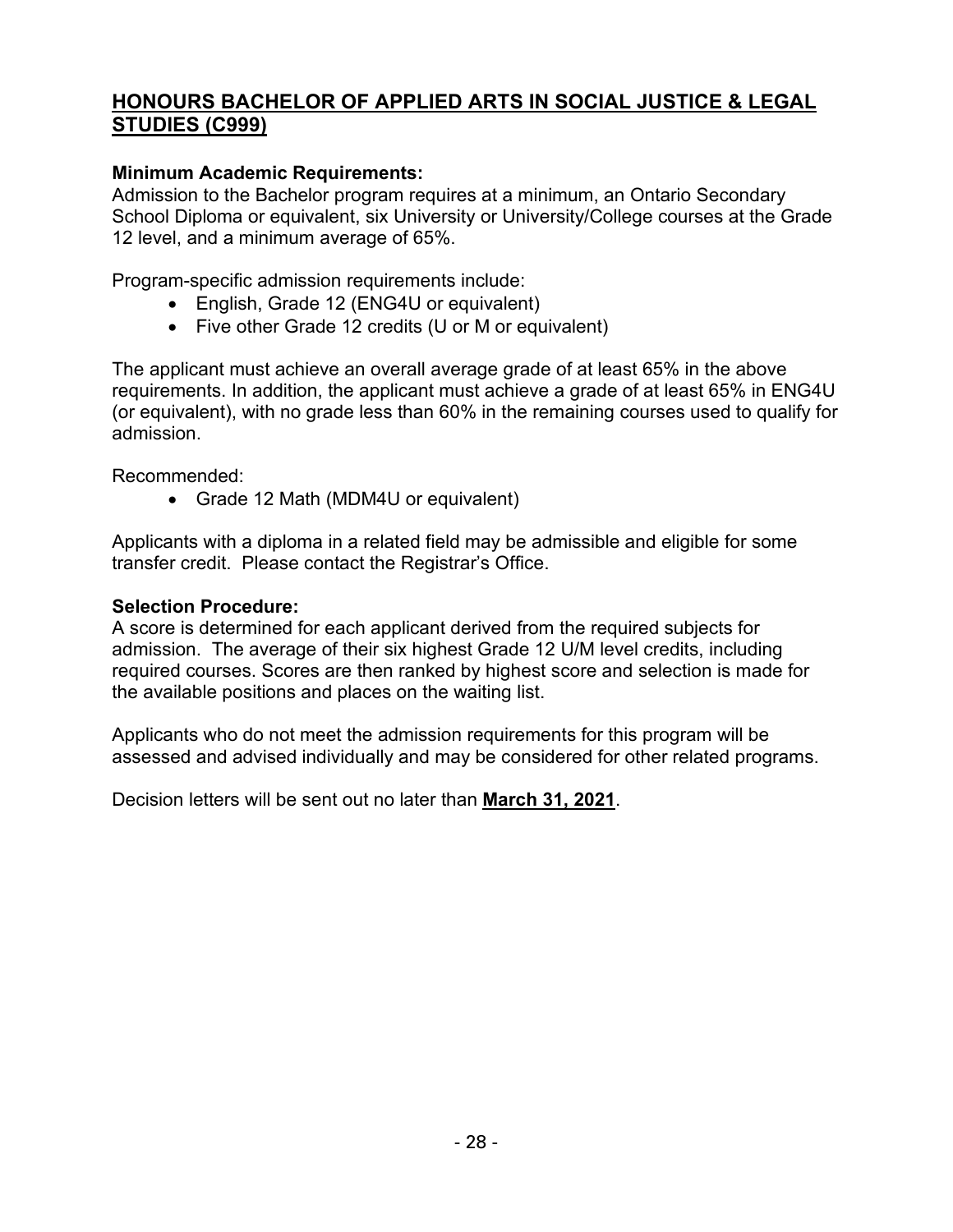# <span id="page-29-0"></span>**MEDICAL LABORATORY TECHNICIAN (H299)**

# **Minimum Academic Requirements:**

OSSD with the majority of courses at the College (C), University (U), University/College (M) or Open (O) level plus:

- Grade 12 English ENG4U, ENG4C, EAE4C or EAE4U
- Grade 12 Math (C) or (U)
- Senior Level Chemistry (C) or (U)
- Senior Level Biology (C) or (U)
- **OR**
- Equivalent courses from the Pre-Health Sciences Pathway to Advanced Diplomas and Degrees program or the Academic and Career Entrance program.

# **Selection Procedure:**

A score is determined for each applicant derived from the required subjects for admission. Scores are then ranked by highest score and selection is made for the available positions and places on the waiting list.

A score for a current high school applicant is determined for each applicant from the overall average of all Grade 11 courses and the first semester of Grade 12 courses. Applicants must be registered in all required courses in order to be considered. Applicants will be ranked by highest score and selection will be made on a conditional basis for the available positions and places on the waiting list.

## **Health Requirements**:

- Medical Requirements Form
- A satisfactory medical exam
- An up-to-date immunization record including tetanus and diphtheria, polio, measles, mumps, rubella, varicella (chicken pox), Hepatitis B (incl. Hep B titre within the last 24 months) and TB skin test.

# **Field / Clinical Placements:**

Applicants are required to have the following completed prior to clinical placement. You are responsible for the associated costs.

- N95 Mask Fit Testing
- Employer requirement for up-to-date POLICE CLEARANCE (vulnerable sector screening)
	- $\circ$  Any student unable to obtain a clearance may jeopardize the internship portion of the program and thus program completion.
	- $\circ$  It is the responsibility of the student to incur all costs related to obtaining the Police Clearance.
- Clinical placements may be located out of town. You are responsible for travel and accommodation costs.

Decision letters will be sent out no later than **March 31, 2021**.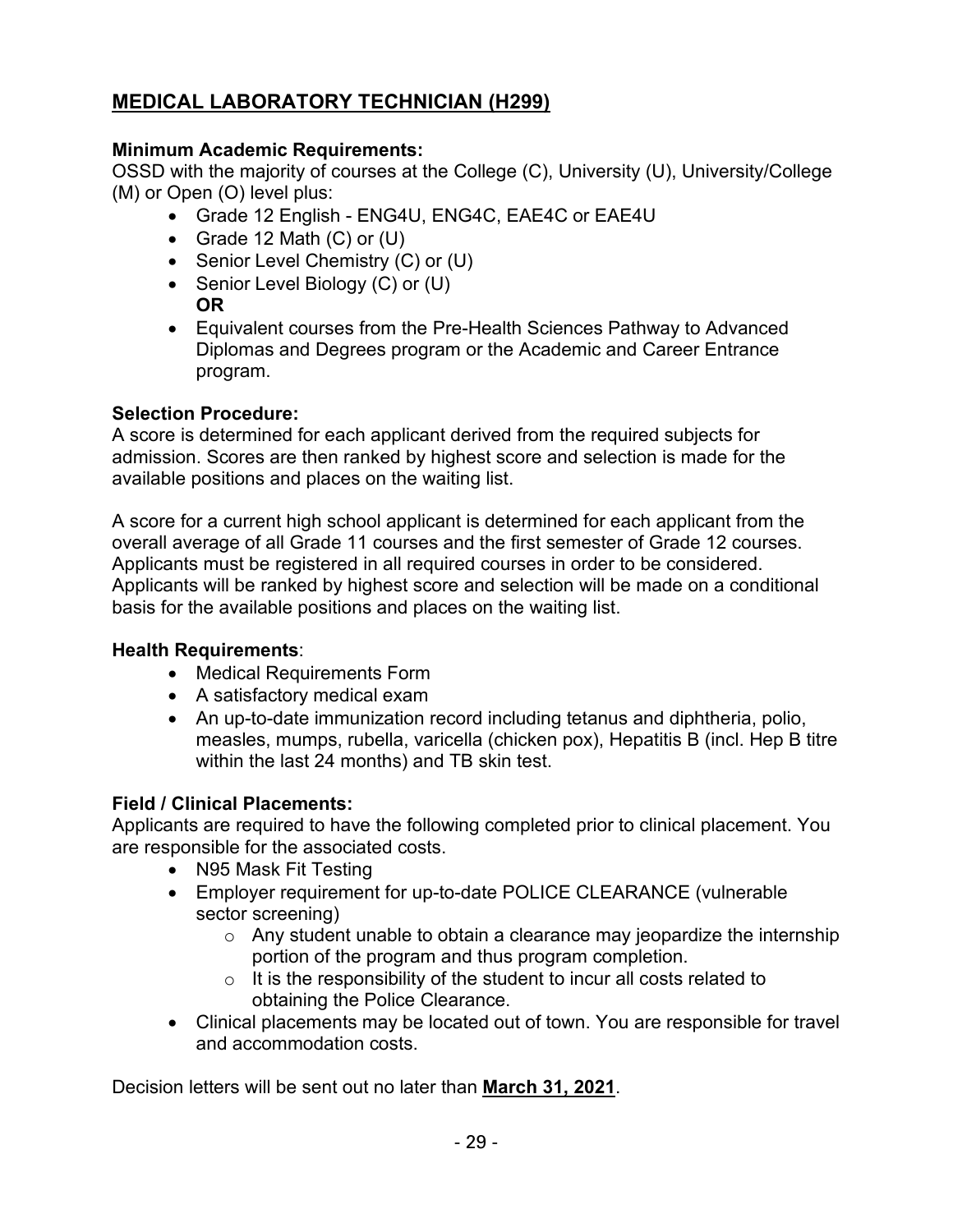# <span id="page-30-0"></span>**PHARMACY TECHNICIAN (H812)**

## **Minimum Academic Requirements:**

OSSD with the majority of courses at the College (C), University (U), University/College (M) or Open (O) level plus:

- Grade 12 Math (C) or (U)
- Senior Level Chemistry (C) or (U)
- Senior Level Biology (C) or (U)
- Grade 12 English ENG4U, ENG4C, EAE4U or EAE4C **OR**
- Equivalent courses from the Pre-Health Sciences Pathway to Advanced Diplomas and Degrees program or the Academic and Career Entrance program.

## **Selection Procedure:**

A score is determined for each applicant derived from the required subjects for admission. Scores are then ranked by highest score and selection is made for the available positions and places on the waiting list.

A score for a current high school applicant is determined for each applicant from the overall average of all Grade 11 courses and the first semester of Grade 12 courses. Applicants must be registered in all required courses in order to be considered. Applicants will be ranked by highest score and selection will be made on a conditional basis for the available positions and places on the waiting list.

## **Health Requirements**:

- Medical Requirements Form
- A satisfactory medical exam
- An up-to-date immunization record including tetanus and diphtheria, polio, measles, mumps, rubella, varicella (chicken pox), Hepatitis B (incl. Hep B titre within the last 24 months) and TB skin test.

## **Field / Clinical Placements:**

Applicants are required to have the following completed prior to clinical placement. You are responsible for the associated costs.

- First Aid
- Heart & Stroke Foundation Cardiopulmonary Resuscitation (CPR) BCLS Level C/AED
- N95 Mask Fit
- Employer requirement for up-to-date CLEAR POLICE CLEARANCE (vulnerable sector screening)
	- o MUST be obtained by you, the student
	- o Obtain the Police Clearance by the first week of your first semester
- Clinical placements may be on day, afternoon or weekend shifts ANYWHERE within Ontario
- You are responsible for travel and accommodation costs

Decision letters will be sent out no later than **February 26, 2021**.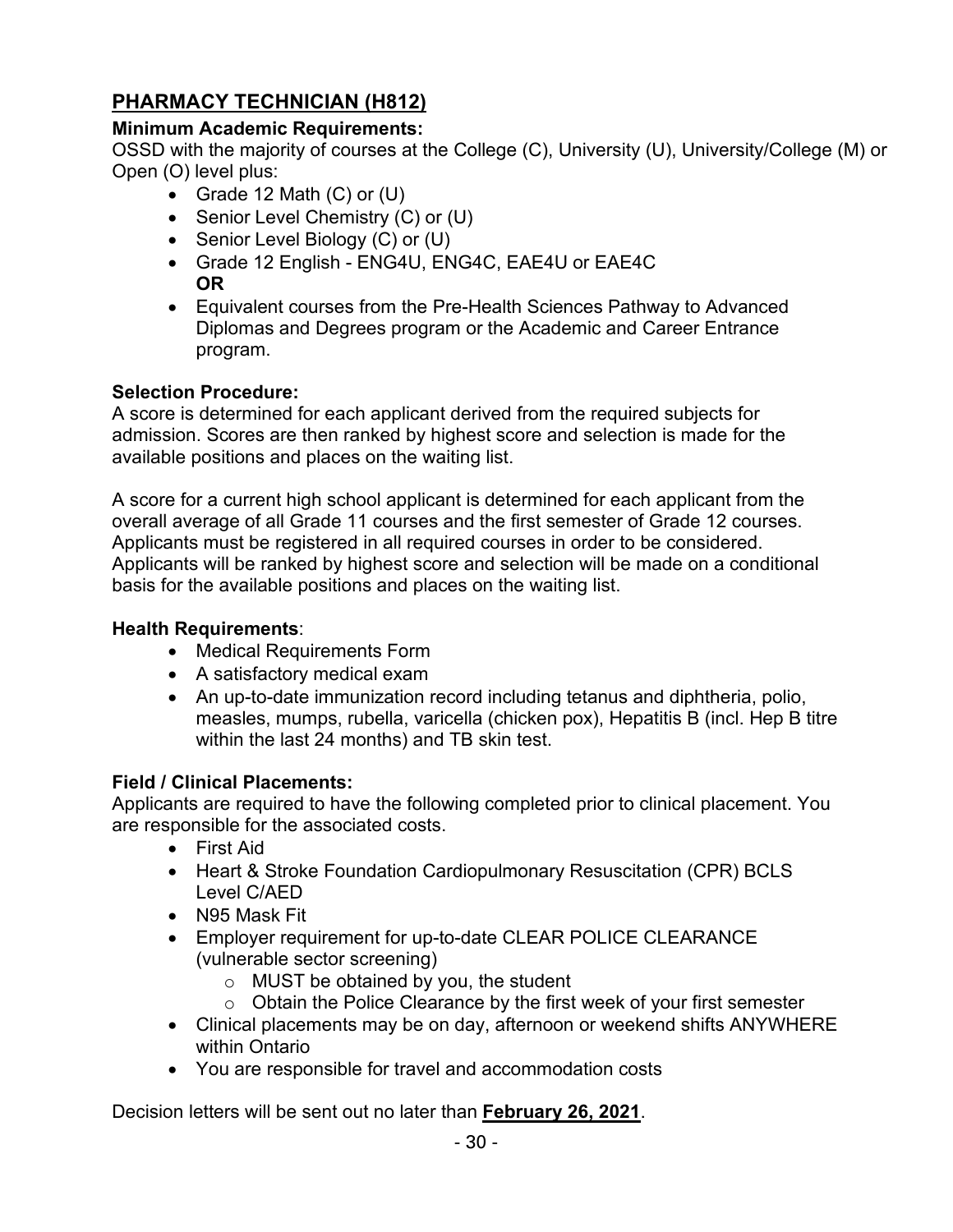# <span id="page-31-0"></span>**POWERLINE TECHNICIAN (K766)**

# **Minimum Academic Requirements:**

OSSD with the majority of courses at the College (C), University (U), University/College (M) or Open (O) level plus:

- Grade 12 English  $(C)$ ,  $(U)$  or  $(M)$
- Grade 12 Math (C), (U) or (M) (MCT4C is highly recommended)

It is highly recommended that applicants successfully complete Grade 12 Physics (C) or (U) to be successful in this program.

# **Selection Procedure:**

A score is determined for each applicant derived from the required subjects for admission. Scores are then ranked by highest score and selection is made for the available positions and places on the waiting list.

A score for a current high school applicant is determined for each applicant from the overall average of all Grade 11 courses and the first semester of Grade 12 courses. Applicants must be registered in all required courses in order to be considered. Applicants will be ranked by highest score and selection will be made on a conditional basis for the available positions and places on the waiting list.

Decision letters will be sent out no later than **February 26, 2021**.

# <span id="page-31-1"></span>**VETERINARY TECHNICIAN (H258)**

## **Minimum Academic Requirements:**

OSSD with the majority of courses at the College (C), University (U), University/College (M) or Open (O) level plus:

- Grade 12 English ENG4U, ENG4C, EAE4C or EAE4U
- Grade 12 Math (C) or (U)
- Senior Level Chemistry (C) or (U)
- Senior Level Biology (C) or (U) **OR**
- Equivalent courses from the Pre-Health Sciences Pathway to Advanced Diplomas and Degrees program or the Academic and Career Entrance program.

## **Selection Procedure:**

A score is determined for each applicant derived from the required subjects for admission. Scores are then ranked by highest score and selection is made for the available positions and places on the waiting list.

A score for a current high school applicant is determined for each applicant from the overall average of all Grade 11 courses and the first semester of Grade 12 courses.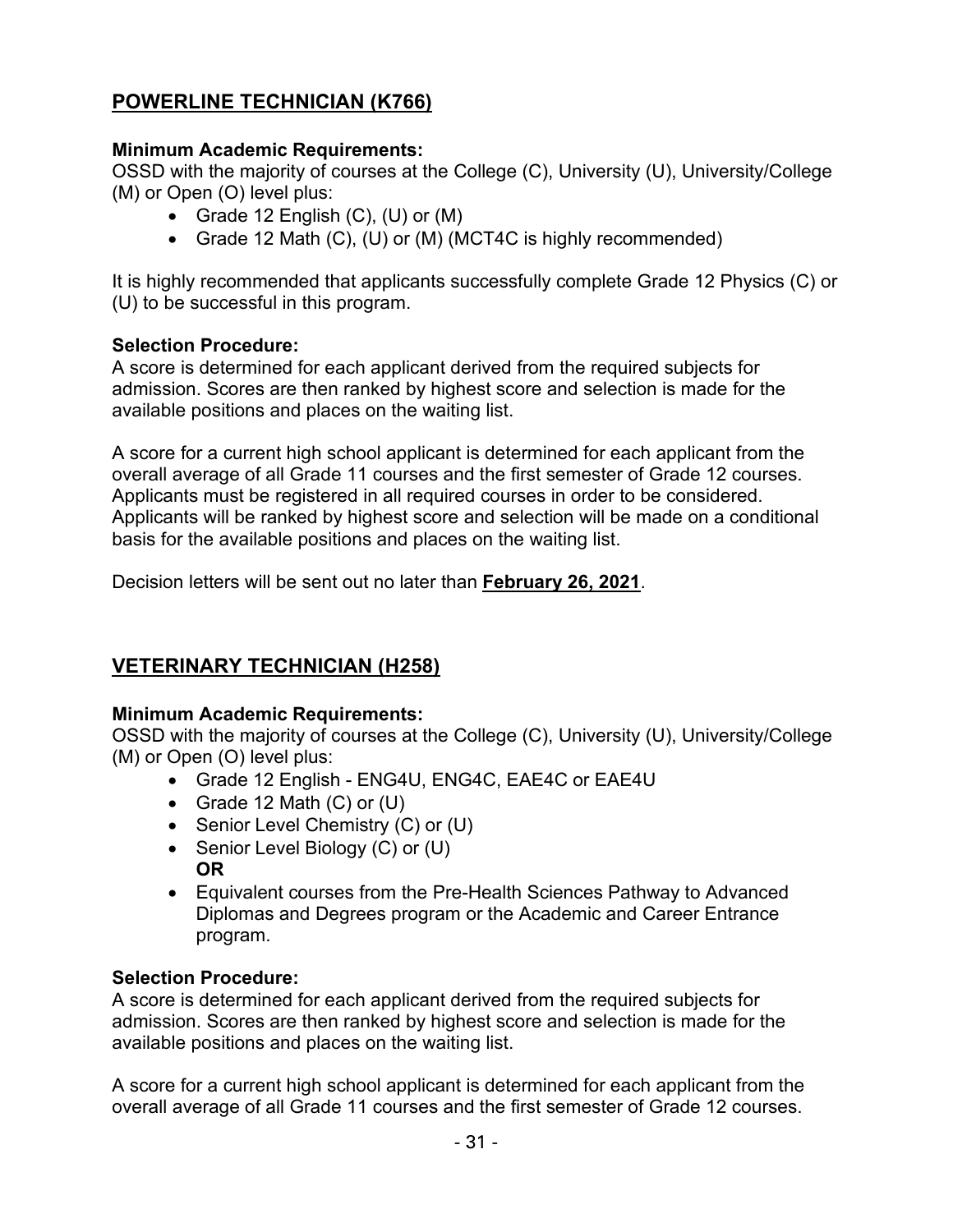Applicants must be registered in all required courses in order to be considered. Applicants will be ranked by highest score and selection will be made on a conditional basis for the available positions and places on the waiting list.

## **Recommended:**

Due to the unique nature of this program, it is recommended that before applying for the program you:

- Interview a Registered Veterinary Technician
- Obtain experience in a veterinary clinic

#### **Health Requirements**:

Prophylactic rabies immunization is **REQUIRED** and should be arranged through your Family Physician, local Public Health office, or can be obtained at the College. The cost is approximately \$700 and is usually recovered through most drug plans.

#### **Field / Clinical Placements:**

Clinical placements may be on day, afternoon or weekend shifts anywhere in Ontario. Students are required to provide their own transportation to the clinical area. The College is not able to guarantee placements in Windsor-Essex or on a bus route.

Decision letters will be sent out no later than **February 26, 2021**.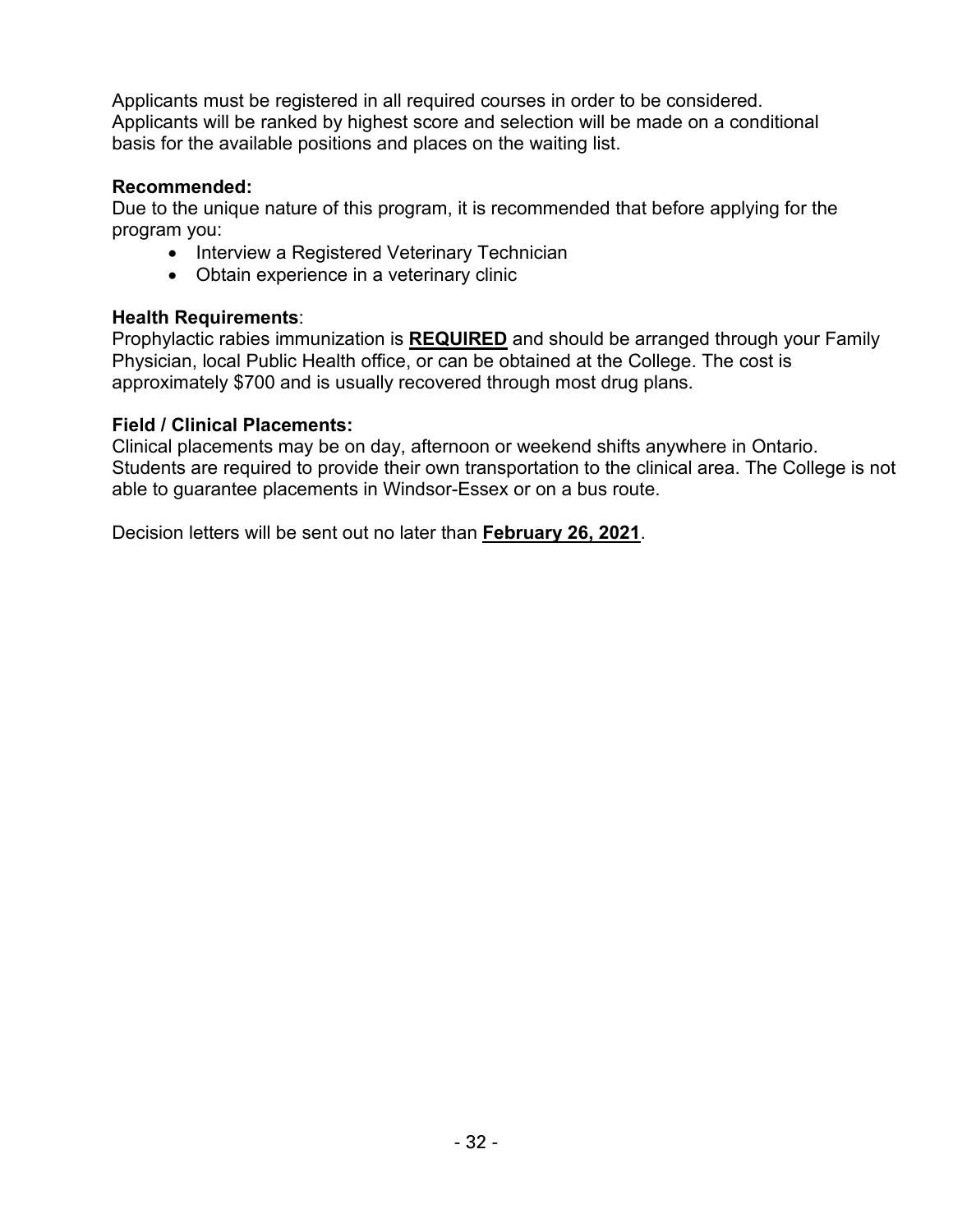# <span id="page-33-0"></span>**APPENDIX:**

# <span id="page-33-1"></span>**NURSING BScN - ADMISSION GUIDELINES**

Please note that the Nursing BScN program is considered oversubscribed. This means that there are more applications than there are available seats. For admission purposes, all applications will be ranked. The information provided below includes the minimum requirements needed for this program. The highest ranked applicants will receive first consideration.

**Minimum Academic Requirements:** OSSD with 6 Grade 12 (U/M) courses including Grade 12 English (ENG4U) with a minimum of 65%, Chemistry (SCH4U) and Biology (SBI4U) with an overall average of 70% or better (with a minimum of 70% in both Chemistry and Biology). Grade 12 (U) or (C) Math is also required.

Applicants who **meet** the minimum academic requirements (see above) who wish to upgrade their marks and are unclear which category they fall into should contact the Registrar's Office for admissions advice.

## **Direct Applicants - Students Currently in High School**

Students applying directly out of Grade 12 must have:

- OSSD with 6 Grade 12 (U/M) courses
- Grade 12 English (ENG4U) with a minimum of 65%
- Chemistry (SCH4U) and Biology (SBI4U) with a minimum of 70% in both Chemistry and Biology
- Grade 12 (U) or (C) Math is also required.

A score for a current high school applicant is derived from the student's final first semester Grade 12 required (U) courses. If he/she has not taken the required Chemistry or Biology in his/her first semester of Grade 12, Grade 11 (U) science marks will be used. Scores are then ranked by highest score and selection will be made on a conditional basis for the available positions and places on the waiting list.

#### **Indirect Applicants – Students not currently attending High School**

Includes applicants not applying directly from a Canadian high school and applicants returning to high school or an adult training centre to upgrade high school marks. These applicants must:

- Submit their high school transcript to [www.ontariocolleges.ca](http://www.ontariocolleges.ca/)
- Submit a completed Applicant Profile Form
- Submit ALL official post-secondary transcripts to St. Clair College. Transcripts can be ordered through [www.ontariocolleges.ca](http://www.ontariocolleges.ca/) at the time of application. Please Note: Applicants must be in good standing and meet minimum academic requirements.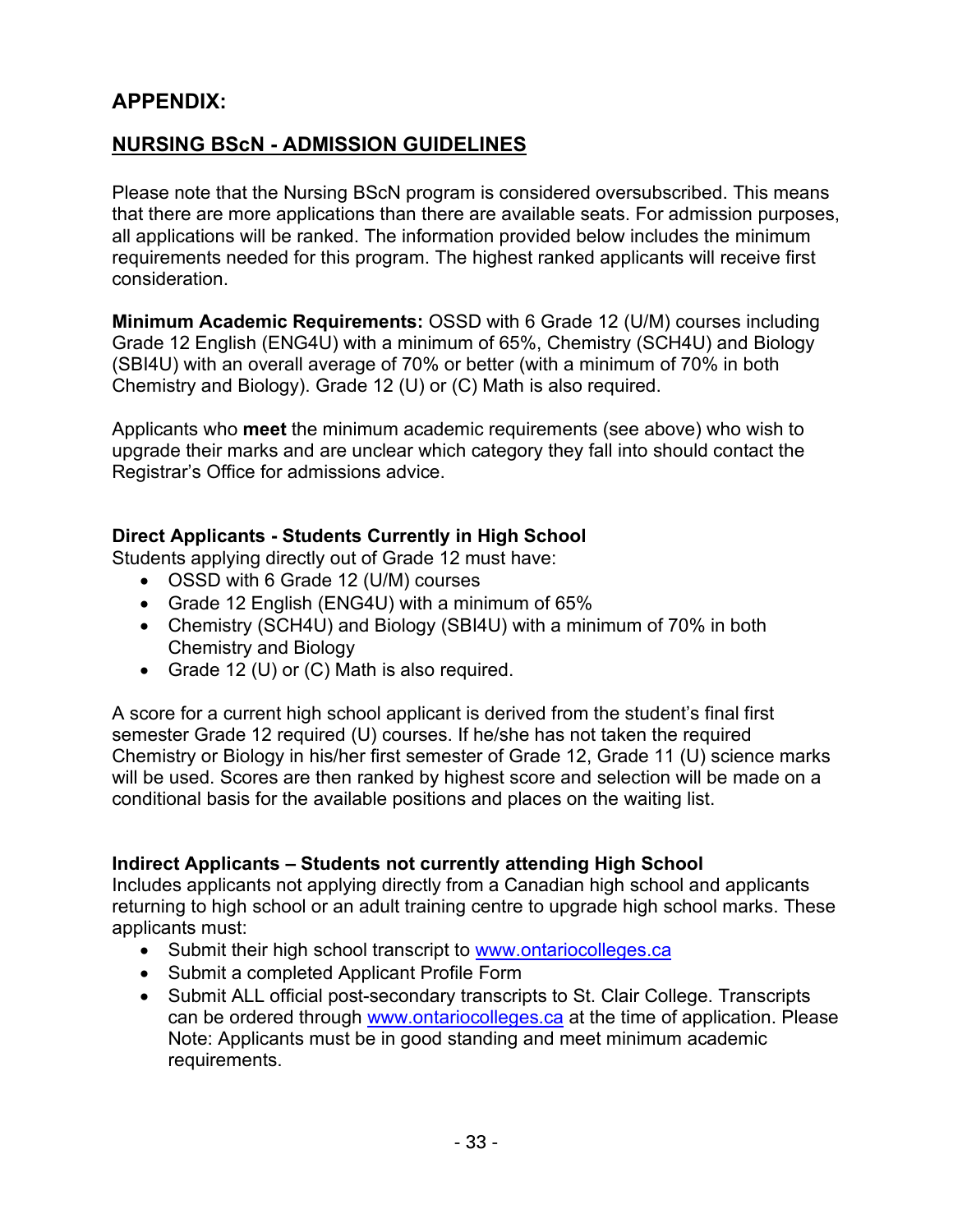#### **Students currently attending St. Clair College or Lambton College Pre-Health Science Pathways to Advanced Diploma and Degree programs (Fall Intake)**

Admission Criteria for Nursing BScN for students currently attending the Pre-Health Sciences program:

Students must successfully complete the St. Clair College Pre-Health Sciences program with a minimum cumulative 2.7 G.P.A., a minimum grade of B in both Biology and Chemistry, and a minimum grade of C in both English Courses. In addition, any previous post-secondary education, must be identified on the Applicant Profile Form.

A score for a current Pre-Health applicant is derived from the overall average of Biology (BIO 50 & BIO 51), Chemistry (CHM 50 & CHM 51), English (ENG 107 & COM 40) and Math (MTH 63 & MTH 93). In the event you have a grade from another post-secondary institution or high school it will be used for ranking purposes.

#### **Applicants with previous College or University**

Applicants with a College or University history are required to have a minimum overall 70% or B average and be in good standing to be considered for admission. If you **do not** meet these requirements you will be required to **complete** the Pre-Health Sciences Pathway to Advanced Diplomas and Degrees Program at St. Clair College or Lambton College to be considered for admission.

A score for an applicant with a post-secondary background is derived from the overall average of Biology, Chemistry, English and Math. In the event you have a grade from high school is higher it will be used for ranking purposes.

## **Applicants with No previous College or University**

- Applicants who **meet** the minimum academic requirements (see above) who wish to upgrade their marks may do so through an adult high school such as Mason Education Centre or ILC.
- Applicants who **meet** the minimum academic requirements (see above) who wish to upgrade their marks through the College, should contact the Registrar's Office for admissions advice.
- Applicants who **do not meet** the minimum academic requirements who choose to upgrade through the college, are required to **complete** the Pre-Health Sciences Pathway to Advanced Diplomas and Degrees Program.

A score for an applicant without a Post-Secondary background that is not currently attending high school is derived from the overall average of Biology, Chemistry, English and Math.